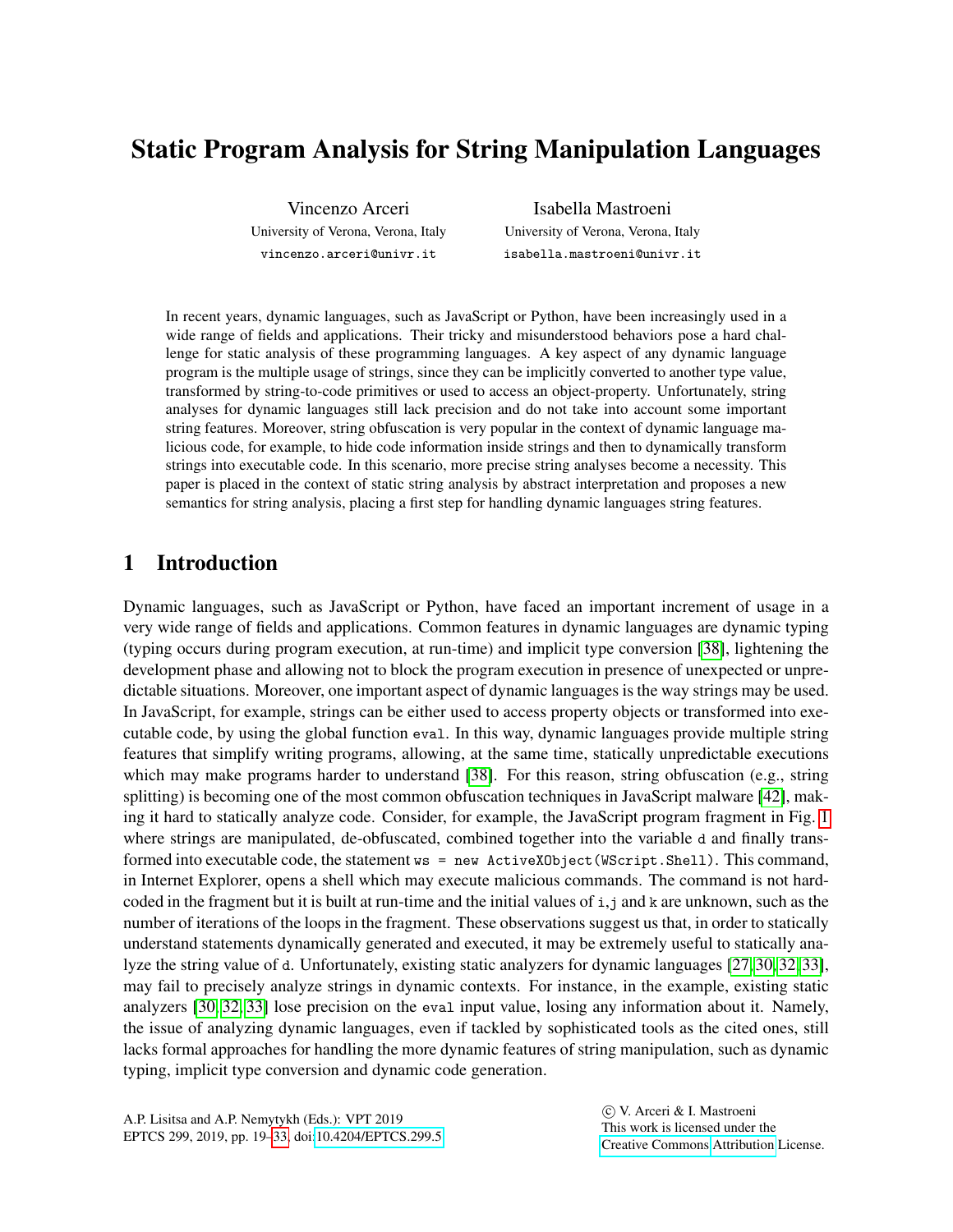<span id="page-1-0"></span>

| $vd$ , ac, la = "";<br>$v = "wZsZ"; m = "AYcYtYiYvYeYXY";$                    | $ac += tt.substring(tt.indexOf("0"), 3);$<br>$ac += tt.substring(tt.indexOf("i"), 11)$ |
|-------------------------------------------------------------------------------|----------------------------------------------------------------------------------------|
| $tt = "A0byaSZjectB";$<br>$1 = "WYSYcYrYiYpYtY.YSYhYeYlYlY",$                 |                                                                                        |
|                                                                               | while $(k+=2 < 1.length)$                                                              |
| while $(i+=2 < v.length)$<br>$vd = vd + v \cdot chart(i);$                    | $la = la + l.charAt(k);$                                                               |
|                                                                               | $d = v d + "= new " + ac + "(" + la + ")"$                                             |
| while $(i+=2 < m.length)$<br>$\alpha c = \alpha c + m \cdot \text{chart}(i);$ | $eval(d)$ ;                                                                            |

Figure 1: A potentially malicious obfuscated JavaScript program.

Contributions. In this paper, we focus on the characterization of an abstract interpretation-based [\[15\]](#page-13-0) formal framework for handling dynamic typing and implicit type conversion, by defining an abstract semantics able to capture these dynamic features. Even if we do not tackle the problem of analyzing dynamically generated code (meaning that we do not analyze its *behavior*), we strongly believe that such a semantics is a necessary step towards a sufficiently precise analysis of dynamically generated code, being able to reason about a class of string manipulation programs (as far as string values are concerned) that state-of-art static analyzers would fail to precisely analyze. Indeed, the domain we propose allows us to *collect* (and potentially approximate) the set of all the string values that a variable may receive during computation (at each program point). It should be clear that, in order to analyze *what* an eval statement may execute, we surely need to (over-)approximate the set of precise values that its parameter may have. Hence, we propose an approach aiming at defining a collecting semantics for strings. With this task in mind, we first discuss how to combine abstract domains of primitive types (strings, integers and booleans) in order to capture dynamic typing. Once we have such an abstract domain, we define on it an abstract semantics for a toy language, augmented with implicit type conversion, dynamic typing and some interesting string operations, whose concrete semantics is inspired by the JavaScript one. In particular, for each one of these operations we provide the algorithm computing its abstract semantics and we discuss their soundness and completeness.

**Paper structure.** In Sect. [2](#page-1-1) we recall relevant notions on finite state automata and the core language we adopt for this paper and the finite state automata domain, highlighting some important operations and theoretical results, respectively. In Sect. [3](#page-4-0) we discuss and present two ways of combining abstract domains (for primitive types) suitable for dynamic languages. Then, In Sect. [4](#page-5-0) we present the novel abstract semantics for string manipulation programs. Finally, in Sect. [5](#page-11-0) we discuss the related work compared to this paper and we conclude the paper.

## <span id="page-1-1"></span>2 Background

#### 2.1 Basic notations and concepts

**String notation.** We denote by  $\Sigma$  a finite alphabet of symbols, its Kleene-closure by  $\Sigma^*$  and a string element by  $\sigma \in \Sigma^*$ . If  $\sigma = \sigma_0 \sigma_1 \cdots \sigma_n$ , the length of  $\sigma$  is  $|\sigma| = n + 1$  and the element in the *i*-th position is  $\sigma_i$ . Given two strings  $\sigma, \sigma' \in \Sigma^*$ ,  $\sigma \sigma'$  is their concatenation. A language is a set of strings, i.e.,  $L \in \mathcal{O}(\Sigma^*)$ . We use the following notations:  $\Sigma^i \stackrel{\text{def}}{=} \{ \sigma \in \Sigma^* \mid |\sigma| = i \}$  and  $\Sigma^{< i} \stackrel{\text{def}}{=} \bigcup_{j < i} \Sigma^j$ . Given  $\sigma \in \Sigma^*$ ,  $i, j \in \mathbb{N}$  ( $i \leq j \leq |\sigma|$ ) the substring between *i* and *j* of  $\sigma$  is the string  $\sigma_i \cdots \sigma_{j-1}$ , and we denote it by substring( $\sigma, i, j$ ). Let  $\mathbb{Z}$  be the set of integers. We denote by  $\Sigma^*_{\mathbb{Z}} \stackrel{\text{def}}{=} \{+,-,\varepsilon\} \cdot \{0,1,\ldots,9\}^+$  the set of *numeric strings*, i.e., strings corresponding to integers.  $\mathscr{I}: \Sigma^*_{\mathbb{Z}} \to \mathbb{Z}$  maps numeric strings to the corresponding integers. Dually, we define the function  $\mathscr{S}:\mathbb{Z}\to\Sigma_\mathbb{Z}^*$  that maps each integer to its numeric string representation (e.g., 1 is mapped to the string "1", not "+1", -5 is mapped to "-5").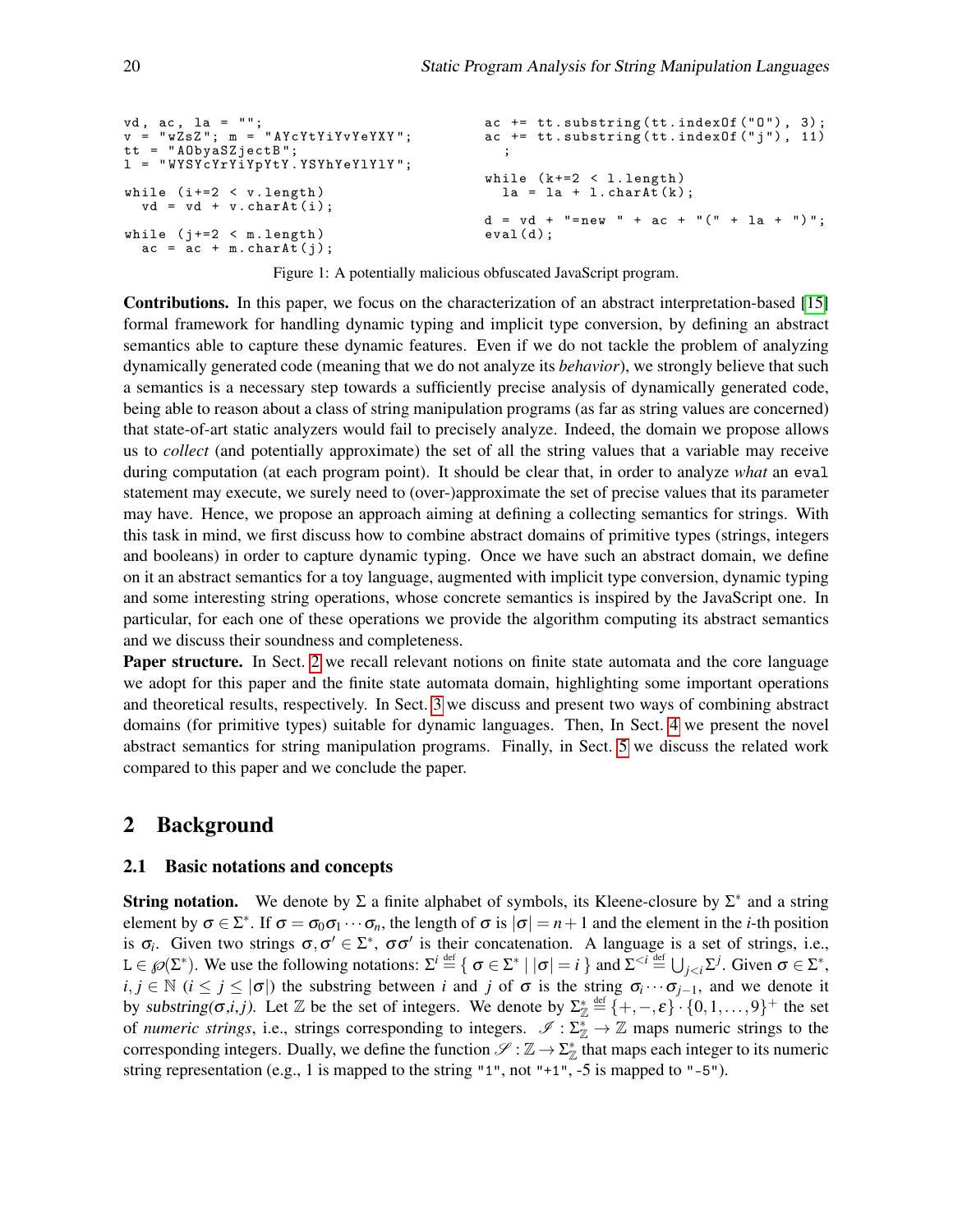<span id="page-2-1"></span>Exp ::= Id  $|v \in V|$  Exp + Exp | Exp - Exp | Exp \* Exp | Exp / Exp | Exp && Exp | Exp || Exp | ! Exp | Exp > Exp | Exp < Exp | Exp == Exp | Exp.substring(Exp, Exp) | Exp.charAt(Exp) | Exp.indexOf(Exp) | Exp.length Block ::=  $\{\}$  |  $\{$  Stmt  $\}$ Stmt ::= Id = Exp; | if (Exp) Block else Block | while (Exp) Block | Block | Stmt Stmt | ;

#### Figure 2: IMP syntax

Regular languages and finite state automata. We follow [\[29\]](#page-14-7) for automata notation. A finite state automaton (FA) is a tuple  $A = (Q, q_0, \Sigma, \delta, F)$  where Q is a finite set of states,  $q_0 \in Q$  is the initial state, Σ is a finite alphabet,  $\delta \subseteq Q \times \Sigma \times Q$  is the transition relation and  $F \subseteq Q$  is the set of final states. In particular, if  $\delta: Q \times \Sigma \to Q$  is a function then A is called deterministic FA (DFA).<sup>[1](#page-2-0)</sup> The class of languages recognized by FAs is the class of regular languages. We denote the set of all DFAs as DFA. Given an automaton A, we denote the language accepted by A as  $\mathcal{L}(A)$ . A language L is regular iff there exists a FA A such that  $L = \mathcal{L}(A)$ . From the Myhill-Nerode theorem [\[20\]](#page-13-1), for each regular language there uniquely exists a minimum automaton, i.e., with the minimum number of states, recognizing the language. Given a regular language L, we denote by  $Min(L)$  the minimum DFA A s.t.  $L = \mathcal{L}(A)$ .

The programming language. We consider an IMP language (Fig. [2\)](#page-2-1) that contains representative string operations taken from the set of methods offered by the JavaScript built-in class String [\[41\]](#page-14-8). Other JavaScript string operations can be modeled by composition of the given string operations or as particular cases of them. Primitive values are  $\mathbb{V} = \mathbb{S} \cup \mathbb{Z} \cup \mathbb{B} \cup \{\text{NaN}\}\$  with  $\mathbb{S} \stackrel{\text{def}}{=} \Sigma^*$  (strings on the alphabet  $\Sigma$ ),  $\mathbb{B} \stackrel{\text{\tiny def}}{=} \{\mathtt{true},\mathtt{false}\}$  and NaN a special value denoting not-a-number.

Implicit type conversion. In order to capture the semantics of the language IMP, inspired by the JavaScript semantics, we need to deal with *implicit type conversion* [\[4\]](#page-13-2). For each primitive value, we define an auxiliary function converting primitive values to other primitive values (Fig. [3\)](#page-3-0). Note that all the functions behave like the identity when applied to values not needing conversion, e.g., toInt on integers. Then, toStr :  $\mathbb{V} \to \mathbb{S}$  maps any input value to its string representation; toInt :  $\mathbb{V} \to \mathbb{Z} \cup \{\text{NaN}\}$  returns the integer corresponding to a value, when it is possible: For true and false it returns respectively 1 and 0, for strings in  $\Sigma^*_{\mathbb{Z}}$  it returns the corresponding integer, while all the other values are converted to NaN. For instance,  $\text{toInt}("42") = 42$ ,  $\text{toInt}("42\text{hello"}) = \text{NaN}$ . Finally,  $\text{toBool}: \mathbb{V} \to \mathbb{B}$  returns false when the input is 0, and true for all the other non boolean primitive values. For example, implicit type conversion is applied when the guards of while and if statements do not evaluate to booleans (e.g., while (1)  $\{x=x+1;\}$ , the guard is implicitly converted to true).

**Semantics.** Program states are partial maps from identifiers to primitive values, i.e., STATES :  $\text{Id} \rightarrow \mathbb{V}$ . The concrete big-step semantics  $\|\cdot\|$ : **Stmt**  $\times$  STATES  $\rightarrow$  STATES follows [\[4\]](#page-13-2), and it includes dynamic typing and implicit type conversion. Also the expression semantics,  $\llbracket \cdot \rrbracket$ :  $\text{Exp} \times \text{STATES} \rightarrow \mathbb{V}$ , is standard; we only provide the formal and precise semantics of the IMP string operations. Let  $\sigma, \sigma' \in \mathbb{S}$  and  $i, j \in \mathbb{Z}$ (values which are not strings or numbers respectively, are converted by the implicit type conversion primitives. Negative values are treated as zero).

substring: It extracts substrings from strings, i.e., all the characters between two indexes. The semantics is the function Ss:  $\mathbb{S} \times \mathbb{Z} \times \mathbb{Z} \to \mathbb{S}$  defined as:

$$
SS(\sigma, i, j) \stackrel{\text{def}}{=} \begin{cases} SS(\sigma, j, i) & j < i \\ \text{substring}(\sigma, i, \max(j, |\sigma|)) & \text{otherwise} \end{cases}
$$

<span id="page-2-0"></span><sup>&</sup>lt;sup>1</sup>We consider DFA also those FAs which are not complete, namely such that a transition for each pair  $(q, a)$  ( $q \in Q$ ,  $a \in \Sigma$ ) does not exists. They can be easily transformed in a DFA by adding a sink state receiving all the missing transitions.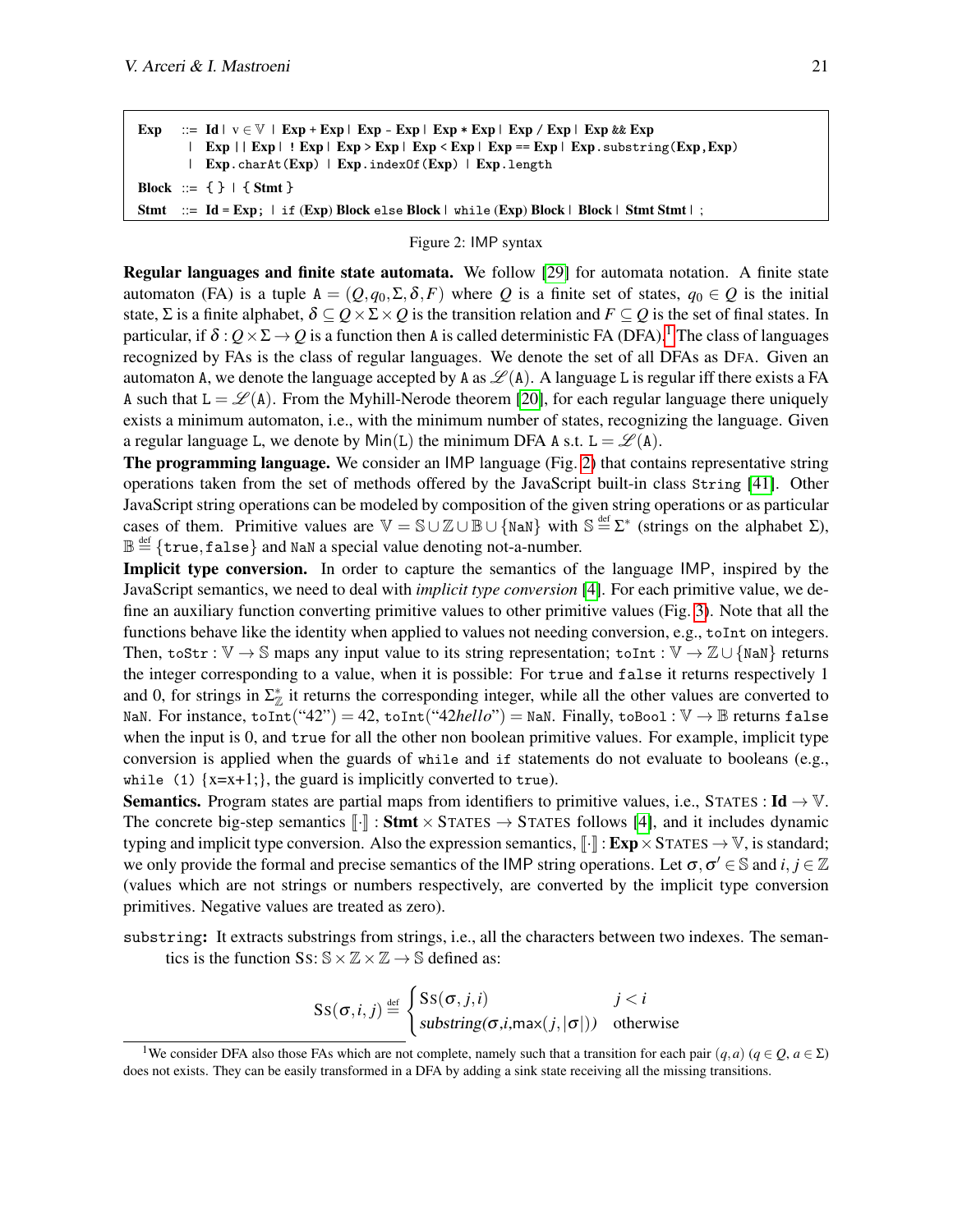<span id="page-3-0"></span>
$$
\text{toStr}(v) = \begin{cases} v & v \in \mathbb{S} \\ \text{``Nah''} & v = \text{Nah} \\ \text{``true''} & v = \text{true} \\ \text{``false''} & v = \text{false} \\ \mathcal{S}(v) & v \in \mathbb{Z} \end{cases} \quad \text{toInt}(v) = \begin{cases} v & v \in \mathbb{Z} \\ 1 & v = \text{true} \\ 0 & v = \text{false} \lor v = \text{Nah} \\ v = \text{false} \lor v = \text{Nah} \text{ to} \\ \mathcal{S}(v) & v \in \mathbb{S} \land v \in \Sigma_{\mathbb{Z}}^* \\ \text{Nah} & v \in \mathbb{S} \land v \notin \Sigma_{\mathbb{Z}}^* \end{cases} \quad \text{and} \quad \text{to} \quad v = \mathbb{Z} \setminus \{0\} \lor v \in \mathbb{S} \setminus \{\epsilon\}
$$

Figure 3: IMP implicit type conversion functions.

charAt: It returns the character at a specified index. The semantics is the function CA:  $\mathbb{S} \times \mathbb{Z} \to \mathbb{S}$ defined as follows:

$$
CA(\sigma, i) \stackrel{\text{def}}{=} \begin{cases} \sigma_i & 0 \leq i < |\sigma| \\ \varepsilon & \text{otherwise} \end{cases}
$$

indexOf: It returns the position of the first occurrence of a given substring. The semantics is the function IO:  $\mathbb{S} \times \mathbb{S} \rightarrow \mathbb{Z}$  defined as follows:

$$
\mathrm{IO}(\sigma, \sigma') \stackrel{\text{def}}{=} \begin{cases} \min\{ i \mid \sigma_i \dots \sigma_j = \sigma' \} & \exists i, j \dots \sigma_i = \sigma' \\ -1 & \text{otherwise} \end{cases}
$$

- length: It returns the length of a string  $\sigma \in \mathbb{S}$ . Its semantics is the function LE:  $\mathbb{S} \to \mathbb{Z}$  defined as  $\text{LE}(\bm{\sigma}) \stackrel{\text{def}}{=} |\bm{\sigma}|.$
- concat: The string concatenation is handled by IMP plus operator (+). The concrete semantics relies on the concatenation operator reported in Sect. [2,](#page-1-1) i.e.,  $\text{CC}(\sigma, \sigma') = \sigma \sigma'$ .

#### 2.2 The finite state automata domain for strings

In this section, we describe the automata abstract domain for strings [\[11,](#page-13-3) [36,](#page-14-9) [43\]](#page-14-10), namely the domain of regular languages over  $\Sigma^*$ . In particular, our aim is that of characterize automata as a domain for abstracting the computation of program semantics in the abstract interpretation framework. The exploited idea is that of approximating strings as regular languages represented by the minimum DFAs [\[20\]](#page-13-1) recognizing them. In general, we have more DFAs that recognize a regular language, hence the domain of automata is indeed the quotient DFA $_{/}$  w.r.t. the equivalence relation induced by language equality:  $\forall A_1, A_2 \in \text{DFA}. A_1 \equiv A_2 \Leftrightarrow \mathscr{L}(A_1) = \mathscr{L}(A_2)$ . Hence, any equivalence class  $[A]_{\equiv}$  is composed by the automata that recognize the same regular language. We abuse notation by representing equivalence classes in the domain DFA<sub>/≡</sub> w.r.t.  $\equiv$  by one of its automata (usually the minimum), i.e., when we write  $A \in \text{DFA}_{\ell}$  we mean  $[A]_{\equiv}$ . The partial order  $\subseteq_{\text{DFA}}$  induced by language inclusion is  $\forall A_1, A_2 \in \text{DFA}_{\perp}$ .  $A_1 \sqsubseteq_{\text{DFA}} A_2 \Leftrightarrow \mathscr{L}(A_1) \subseteq \mathscr{L}(A_2)$ , which is well defined since automata in the same ≡-equivalence class recognize the same language.

The least upper bound (lub)  $\Box_{DFA}$ : DFA<sub>/≡</sub> × DFA<sub>/≡</sub> → DFA<sub>/≡</sub> on the domain DFA<sub>/≡</sub>, corresponds to the standard union between automata:  $\forall A_1, A_2 \in \text{DFA}_{/} \equiv A_1 \sqcup_{\text{DFA}} A_2 \stackrel{\text{def}}{=} \text{Min}(\mathscr{L}(A_1) \cup \mathscr{L}(A_2)).$  It is the minimum automaton recognizing the union of the languages  $\mathcal{L}(A_1)$  and  $\mathcal{L}(A_2)$ . This is a well-defined notion since regular languages are closed under union. The greatest lower bound  $\Box_{DRA}$ : DFA $/_{\equiv}$   $\times$  DFA $/_{\equiv}$   $\rightarrow$  $DFA/~\equiv$  corresponds to automata intersection, since regular languages are closed under finite intersection:  $\forall A_1, A_2 \in \mathrm{DFA}_{/w} = A_1 \sqcap_{\mathrm{DFA}} A_2 \stackrel{\text{def}}{=} \mathsf{Min}(\mathscr{L}(A_1) \cap \mathscr{L}(A_2)).$ 

<span id="page-3-1"></span>**Theorem 1.**  $\langle DFA_{/} \equiv, \sqsubseteq_{DFA}, \sqcup_{DFA}, \sqcap_{DFA}, Min(\varnothing), Min(\Sigma^*) \rangle$  *is a sub-lattice but not a complete meet-subsemilattice of*  $\mathscr{D}(\Sigma^*)$ .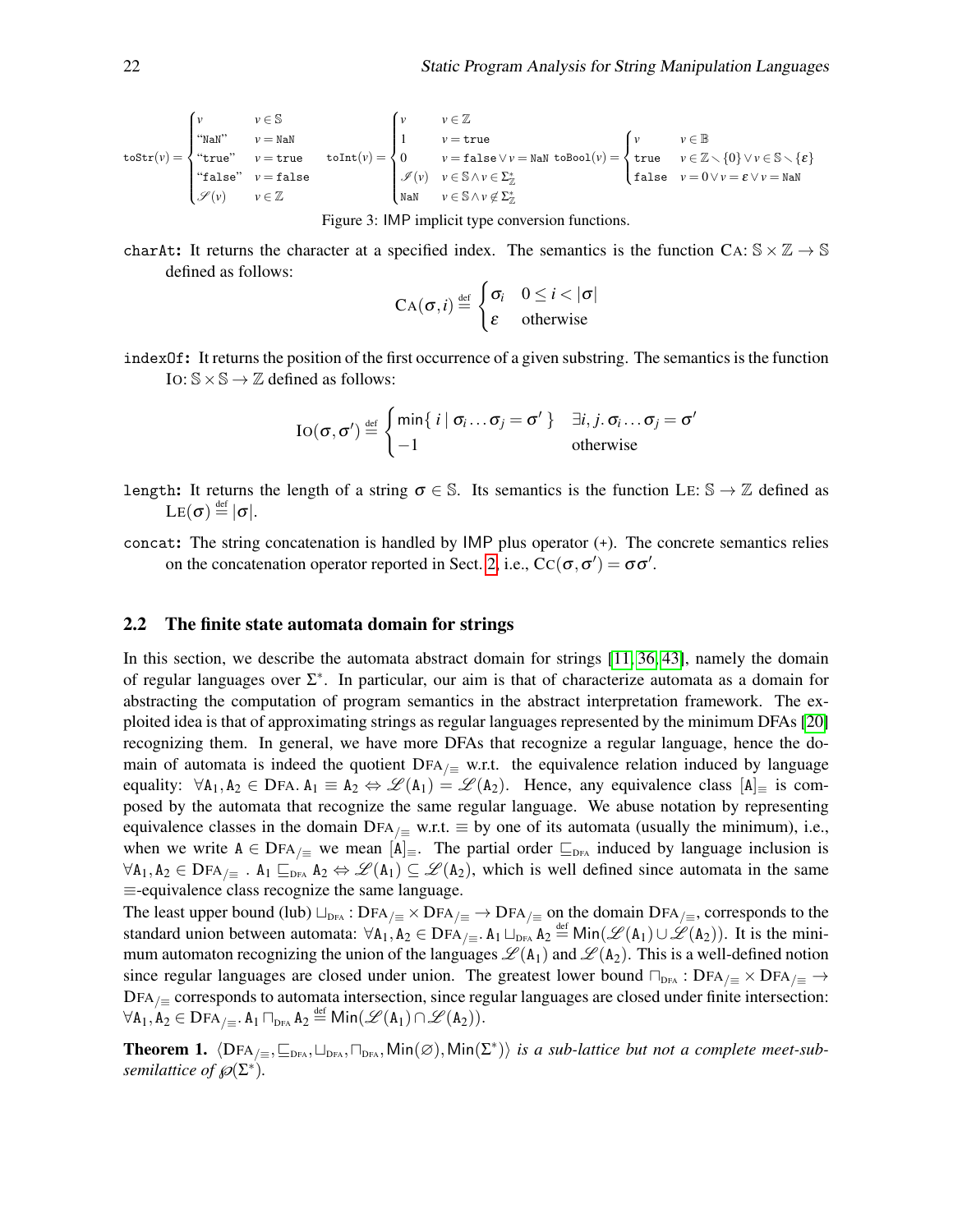<span id="page-4-2"></span>(a) 
$$
\longrightarrow \bigcirc \xrightarrow{a} \bigcirc
$$
 (b)  $\longrightarrow \bigcirc \xrightarrow{a} \bigcirc \xrightarrow{a}$  (c)  $\longrightarrow \bigcirc$   
Figure 4: (a) A<sub>1</sub> s.t.  $\mathcal{L}(A_1) = \{\varepsilon, a\}$  (b) A<sub>2</sub> s.t.  $\mathcal{L}(A_2) = \{a, aa\}$  (c) A<sub>1</sub> V<sub>1</sub>A<sub>2</sub>

In other words, there exists no Galois connections between DFA<sub>/≡</sub> and  $\mathscr{D}(\Sigma^*)$ , i.e., there may exist no minimal automaton abstracting a language.<sup>[2](#page-4-1)</sup> However, this is not a concern, since the relation between concrete semantics and abstract semantics can be weakened while still ensuring soundness [\[16\]](#page-13-4). A well known example is the convex polyhedra domain [\[19\]](#page-13-5).

Widening. The domain DFA $_{/}$  is an infinite domain, and it is not ACC, i.e., it contains infinite ascending chains. For instance, consider the set of languages  $\{ \{ a^j b^j \mid 0 \le j \le i \} \}_{i \ge 0} \subseteq \mathcal{O}(\Sigma^*)$  forming an infinite ascending chain, then also the set of the corresponding minimal automata forms an ascending chain on DFA<sub>/≡</sub>. This clearly implies that any computation on DFA<sub>/≡</sub> may lose convergence [\[16\]](#page-13-4). Most of the proposed abstract domains for strings [\[13,](#page-13-6) [30,](#page-14-4) [32,](#page-14-5) [33\]](#page-14-6) trivially satisfy ACC by being finite, but they may lose precision during the abstract computation [\[17\]](#page-13-7). In these cases, domains must be equipped with a widening operator approximating the lub in order to force convergence (by necessarily losing precision) for any increasing chain [\[17\]](#page-13-7). As far as automata are concerned, existing widenings are defined in terms of a state equivalence relation merging states that recognize the same language, up to a fixed length *n* (set as parameter for tuning the widening precision) [\[6,](#page-13-8) [22\]](#page-13-9). We denote this parametric widening with  $\nabla_n, n \in \mathbb{N}$  [\[22\]](#page-13-9).

#### Example 1. *Consider the following* IMP *fragment*

str = ""; while  $(x++$  < 100) { str += "a"; }

*Since the value of the variable*  $x$  *is unknown, also the number of iterations of the while-loop is unknown. In these cases, in order to guarantee soundness and termination, we apply the widening operator. In Fig. [4a](#page-4-2) we report the abstract value of the variable* str *at the beginning of the second iteration of the loop, while in Fig. [4b](#page-4-2) the abstract value of the variable* str *at the end of the second iteration is reported. Before starting a new iteration, in the example, we apply* ∇<sup>1</sup> *between two automata, namely we merge all the states having the same outgoing character. The minimization of the obtained automaton is reported in Fig. [4c.](#page-4-2) The next iteration will reach the fix-point, guaranteeing soundness and termination.*

### <span id="page-4-0"></span>3 An abstract domain for string manipulation

In this section, we discuss how to design an abstract domain for string manipulation dealing also with other primitive types, namely able to combine different abstractions of different primitive types. In particular, since operations on strings combine strings also with other values (e.g., integers), an abstract domain for string analysis equipped with dynamic typing must include all the possible primitive values, i.e., the whole V = Z∪B∪S∪{NaN}. The idea is to consider an abstract domain for each type of primitive value and to combine these abstract domains in a unique abstract domain for  $\nabla$ . Consider, for each primitive value D, an abstract domain  $\mathbb{D}^{\sharp}$  (we denote the domain  $\mathbb{D}^{\sharp}$  without bottom as  $\mathbb{D}^{\sharp}$  $\downarrow^{\mu}$ ), equipped with an abstraction  $\alpha_{\mathbb{D}} : \mathbb{D} \to \mathbb{D}^{\sharp}$  and a concretization  $\gamma_{\mathbb{D}} : \mathbb{D}^{\sharp} \to \mathbb{D}$  forming a Galois insertion [\[15\]](#page-13-0). Coalesced sum. One way to merge domains is the *coalesced sum* [\[14\]](#page-13-10). The resulting domain contains all the non-bottom elements of the domains, together with a new top and a new bottom, covering all

<span id="page-4-1"></span><sup>2</sup>Note that, some works have studied automatic procedures to compute, given an input language *L*, the *regular cover* of *L* [\[21\]](#page-13-11) (i.e., an automaton containing the language *L*). In particular, [\[10,](#page-13-12) [21\]](#page-13-11) have studied regular covers guaranteeing that the automaton obtained is the best w.r.t. a *minimal relation* (but not minimum).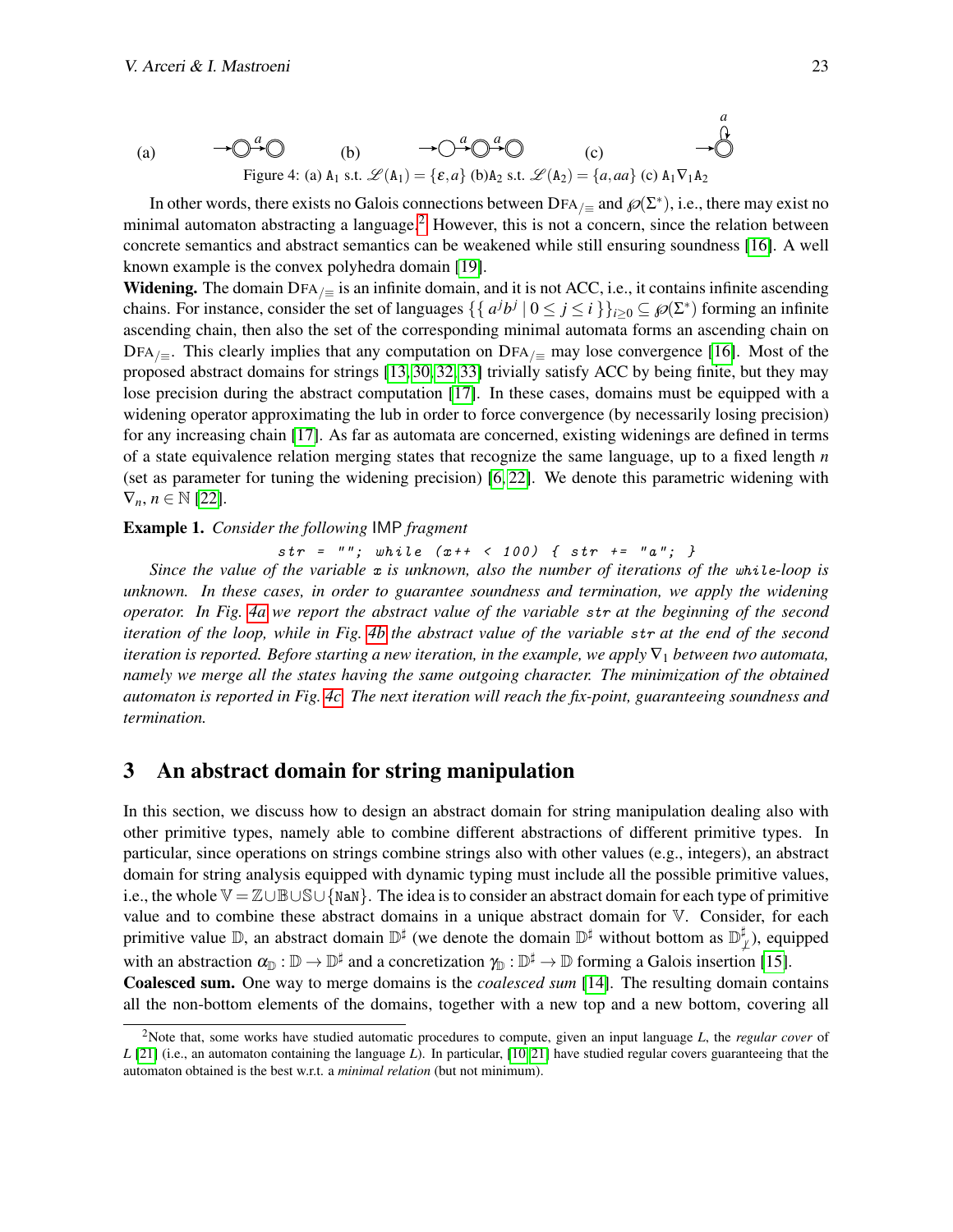

Figure 5: Coalesced sum abstract domain for IMP

<span id="page-5-1"></span>the elements and covered by all the elements, respectively. In our case, if we consider the abstract domains  $\mathbb{Z}^{\sharp}$ ,  $\mathbb{S}^{\sharp}$  and  $\mathbb{B}^{\sharp}$ , the coalesced sum is the abstraction of  $\mathscr{D}(\mathbb{V})$  depicted in Fig. [5.](#page-5-1) This is the simplest choice, but unfortunately this is not suitable for dynamic languages, and in particular for dealing with dynamic typing and implicit type conversion. The problem is that the type of variables is inferred at run-time and may change during execution. For example, consider the following IMP fragment: if  $(y < 5)$   $\{x = "42";\}$  else  $\{x = true;\}$ . The value of the variable y is statically unknown hence, in order to guarantee soundness, we must take into account both the branches, meaning that x may be both a string and a boolean value, after the if statement. On the coalesced sum domain, the analysis would lose any precision w.r.t. collecting semantics by returning  $\alpha_{\mathbb{S}}$ ("42")  $\Box \alpha_{\mathbb{B}}(\text{true}) = \top$ .

Cartesian product. In order to catch union types, without losing too much precision, we need to *complete* [\[24](#page-13-13)[–26\]](#page-14-11) the above domain in order to observe collections of values of different types. In order to define this combination, we rely on the cartesian product, following [\[23\]](#page-13-14). Hence, the complete abstract domain w.r.t. dynamic typing and implicit type conversion is:  $\mathbb{Z}^{\sharp} \times \mathbb{B}^{\sharp} \times \mathbb{S}^{\sharp} \times \mathcal{O}(\{\text{NaN}\}),$  abstraction of  $\mathcal{O}(\mathbb{V})$ . In this combining abstract domain, the value of x after the if-execution is precisely  $(\perp, \alpha_{\mathbb{B}}(\text{true}), \alpha_{\mathbb{S}}(\text{``42''}), \perp)$ , now an element of the domain, inferring that the value of x can be  $\alpha_{\mathbb{B}}(\text{true})$ or  $\alpha_{\mathbb{S}}$  ("42"), but definitely not an abstract integer or NaN.

In the following, we consider the abstract domain  $V^{\sharp}$  for string analysis obtained as cartesian product of the following abstractions:  $\mathbb{Z}^{\sharp} = \text{Int}$  (the well-known abstract domain of intervals [\[15\]](#page-13-0)),  $\mathbb{S}^{\sharp} = \text{DFA}_{/\equiv}$ ,  $\mathbb{B}^{\sharp} = \wp(\{\mathtt{true},\mathtt{false}\}).$ 

## <span id="page-5-0"></span>4 The IMP abstract semantics

In this section, we define the abstract semantics of the language IMP on the abstract domain  $\nabla^{\sharp}$ . In particular, we have to define the expressions abstract semantics  $\llbracket \cdot \rrbracket^{\sharp} : \mathbf{Exp} \times \text{STATES} \to \mathbb{V}^{\sharp}$ , which is standard except for the string operations that will be explicitly provided by describing the algorithm for computing them. Let us first recall some important notions on regular languages, useful for the algorithms we will provide.

**Definition 1** (Suffixes and prefixes [\[20\]](#page-13-1)). Let  $L \in \mathcal{D}(\Sigma^*)$  be a regular language. The suffixes of L are  $SU(L) \stackrel{\text{def}}{=} \{ y \in \Sigma^* \mid \exists x \in \Sigma^*. xy \in L \}$ , and the prefixes of L are  $\text{Pr}(L) \stackrel{\text{def}}{=} \{ x \in \Sigma^* \mid \exists y \in \Sigma^*. xy \in L \}$ .

We can define the suffixes from a position, namely given  $i \in \mathbb{N}$ , the set of suffixes from *i* is  $SU(L, i)$  $\stackrel{\text{def}}{=} \{ y \in \Sigma^* \mid \exists x \in \Sigma^*. xy \in L, |x| = i \}.$  For instance, let  $L = \{abc, hello\}$ , then  $SU(L, 2) = \{c, llo\}.$ 

**Definition 2** (Right quotient [\[20\]](#page-13-1)). Let  $L_1, L_2 \in \Sigma^*$  be regular languages. The right quotient of  $L_1$  w.r.t.  $L_2$  *is*  $RQ(L_1, L_2) \stackrel{\text{def}}{=} \{ x \in \Sigma^* \mid \exists y \in L_2 \ldotp xy \in L_1 \}$ .

For example, let  $L_1 = \{xab, yab\}$  and  $L_2 = \{b, ab\}$ . The right quotient of  $L_1$  w.r.t.  $L_2$  is  $RQ(L_1, L_2)$  ${xa, ya, x, y}.$ 

**Definition 3** (Factors [\[7\]](#page-13-15)). Let  $L \in \mathcal{D}(\Sigma^*)$  be a regular language. The set of its factors is  $FA(L) \stackrel{\text{def}}{=} \{y \in L\}$  $\Sigma^*$  |  $\exists x, z \in \Sigma^* . xyz \in \mathbb{L}$  }.

These operations are all defined as transformations of regular languages. In [\[20\]](#page-13-1) the corresponding algorithms on FA are provided. In particular, let  $A, A_1 \in \text{DFA}_{/}$  and  $i \in \mathbb{N}$ , then SU(A), PR(A), SU(A,*i*),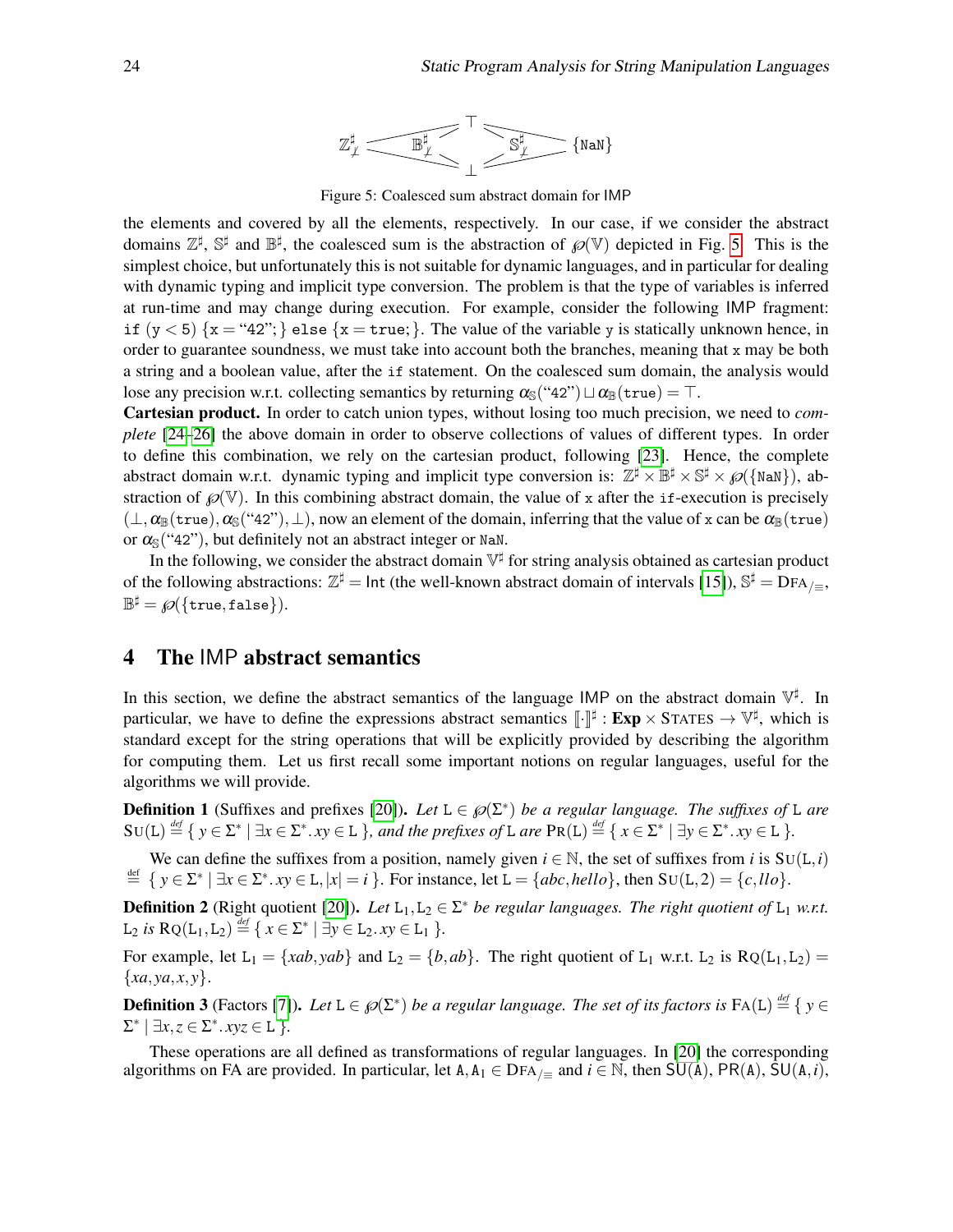$FA(A)$  and  $RQ(A, A_1)$  are the algorithms corresponding to the transformations  $SU(\mathscr{L}(A))$ ,  $PR(\mathscr{L}(A))$ ,  $\text{SU}(\mathscr{L}(\text{A}),i)$ ,  $\text{FA}(\mathscr{L}(\text{A}))$  and  $\text{RQ}(\mathscr{L}(\text{A}),\mathscr{L}(\text{A}_1))$ , respectively. Namely,  $\forall$ A,  $A_1 \in \text{DFA}_{\ell=1}$ ,  $i \in \mathbb{N}$ , the following facts hold:

$$
SU(\mathcal{L}(A)) = \mathcal{L}(SU(A)), PR(\mathcal{L}(A)) = \mathcal{L}(PR(A)), FA(\mathcal{L}(A)) = \mathcal{L}(FA(A))
$$
  

$$
RQ(\mathcal{L}(A), \mathcal{L}(A_1)) = \mathcal{L}(RQ(A, A_1)), SU(\mathcal{L}(A), i) = \mathcal{L}(SU(A, i))
$$

As far as (state) complexity is concerned [\[44\]](#page-14-12), prefix and right quotient operations have linear complexity, while suffix and factor operations, in general, are exponential [\[39,](#page-14-13) [44\]](#page-14-12).

#### 4.1 Abstract semantics of substring

In this section, we define the abstract semantics of substring, i.e., we define the operator SS‡ : DFA  $/$   $\equiv$   $\times$ Int × Int → DFA<sub>/≡</sub>, starting from an automaton, an interval [*i*, *j*] of initial indexes and an interval [*l*, *k*] of final indexes for substrings, and computing the automaton recognizing the set of all substrings of the input automata language between the indexes in the two intervals. Hence, since the abstract semantics has to take into account the swaps when the initial index is greater than the final one, several cases arise handling (potentially unbounded) intervals. Tab. [1](#page-7-0) reports the abstract semantics of  $SS^{\sharp}$  when  $i, j \leq l$ (hence  $i \leq k$ ). The definition of this semantics is by recursion with four base cases (the other cases are recursive calls splitting and rewriting the input intervals in order to match or to get closer to base cases) for which we describe the algorithmic characterization. Consider  $A \in \text{DFA}_{/=}$ ,  $i, l \in \mathbb{Z} \cup \{-\infty\}$ , *j*,  $k \in \mathbb{Z} \cup \{+\infty\}$  (for the sake of readability we denote by  $\sqcup$  the automata lub  $\sqcup_{\text{DFA}}$ , and by  $\sqcap$  the glb  $\square_{\text{DFA}}$ ), the base cases are

1. If  $i, j, l, k \in \mathbb{Z}$  (first row, first column of Tab. [1\)](#page-7-0) we have to compute the language of all the substrings between an initial index in  $[i, j]$  and a final index in  $[l, k]$ , namely  $SS(\mathscr{L}(A), [i, j], [l, k])^3$  $SS(\mathscr{L}(A), [i, j], [l, k])^3$ . For example, let  $L = \{a\}^* \cup \{hello, bc\}$ , the set of its substrings from 1 to 3 is  $Ss(L, [1, 1], [3, 3])$  $\{\varepsilon, a, aa, el, c\}$ . The automaton accepting this language is computed by the operator

$$
\mathsf{SS}(\mathtt{A},[i,j],[l,k]) \stackrel{\text{def}}{=} \bigsqcup_{a \in [i,j], b \in [l,k]} (\mathsf{RQ}(\mathsf{SU}(\mathtt{A},a),\mathsf{SU}(\mathtt{A},b)) \sqcap \mathsf{Min}(\Sigma^{b-a})) \sqcup (\mathsf{SU}(\mathtt{A},a)) \sqcap \mathsf{Min}(\Sigma^{<}-a)
$$

- 2. When both intervals correspond to  $[-\infty, +\infty]$ , the result is the automaton of all possible factors of A (last row, last column), i.e.,  $FA(A)$ ;
- 3. If  $[i, j]$  is defined and the interval of final indexes is unbounded, i.e.,  $[l, +\infty]$  (first row, third column), we have to compute the automaton recognizing the following language

$$
SS^{\rightarrow}(\mathscr{L}(A), [i, j], l) \stackrel{\text{def}}{=} \bigcup_{a \in [i, j]} \{ SS(\sigma, a, k) \mid \sigma \in \mathscr{L}(A), k \ge l \}
$$

i.e., all the strings between a finite interval of initial indexes and an unbounded final index. The automaton accepting this language is computed by

$$
\mathsf{SS}^{\rightarrow}(\mathsf{A},[i,j],l) \stackrel{\text{def}}{=} \bigsqcup_{a \in [i,j]} \mathsf{RQ}(\mathsf{SU}(\mathsf{A},a),\mathsf{SU}(\mathsf{SU}(\mathsf{A},l)))
$$

The abstract semantics returns the least upper bound of all the automata of substrings from *a* in  $[i, j]$  to an unbounded index greater than or equal to *l*;

<span id="page-6-0"></span><sup>&</sup>lt;sup>3</sup>We abuse notation by denoting with Ss also the additive lift to languages and to sets of indexes: Ss:  $\mathcal{P}(\Sigma^*) \times \mathcal{P}(\mathbb{Z}) \times$  $\wp(\mathbb{Z}) \to \wp(\Sigma^*)$  defined as  $SS(L, I, J) = \{ SS(L, i, j) | i \in I, j \in J \} = \{ SS(\sigma, i, j) | \sigma \in L, i \in I, j \in J \}.$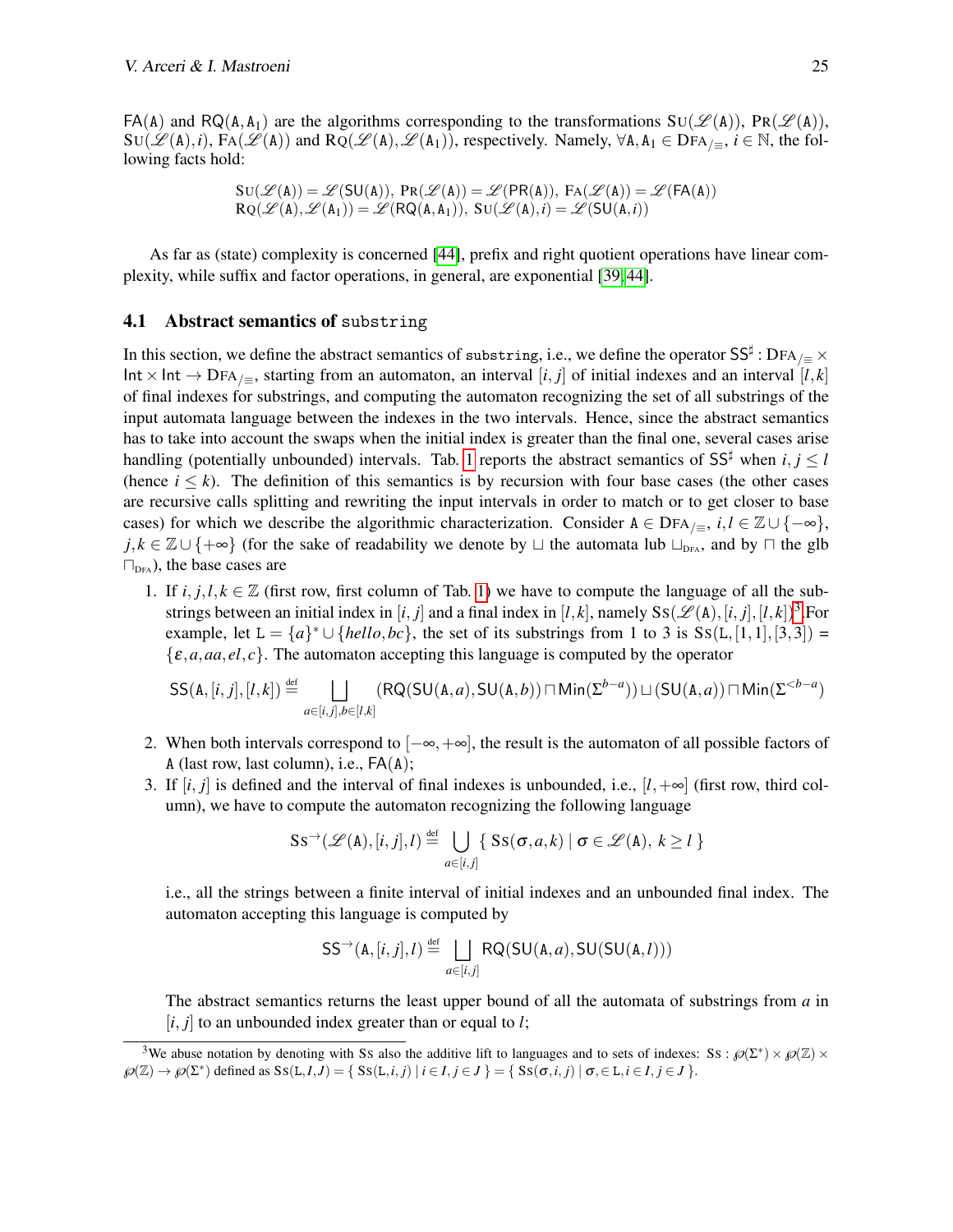<span id="page-7-0"></span>

| $\mathsf{SS}^\sharp(\mathtt{A},[i,j],[l,k])$<br>$i, j \leq l \ (i \leq k)$ | $l, k \in \mathbb{Z}$                                                                                                                                    | $l = -\infty, k \in \mathbb{Z}$                          | $l\in\mathbb{Z}, k=+\infty$                                                                       | $l = -\infty, k = +\infty$                               |
|----------------------------------------------------------------------------|----------------------------------------------------------------------------------------------------------------------------------------------------------|----------------------------------------------------------|---------------------------------------------------------------------------------------------------|----------------------------------------------------------|
| $i, j \in \mathbb{Z}$                                                      | SS(A, [i, j], [l, k])                                                                                                                                    | $\mathsf{SS}^{\sharp}(\mathsf{A}, [i, j], [0, k])$       | $\textsf{SS}^{\rightarrow}(\mathtt{A},[i,j],l)$                                                   | $\mathsf{SS}^\sharp(\mathtt{A},[i,j],[0,+\infty])$       |
| $i = -\infty, j \in \mathbb{Z}$                                            | $SS^{\sharp}(A, [0, j], [l, k])$                                                                                                                         | $\mathsf{SS}^{\sharp}(\mathtt{A}, [0,j], [0,k])$         | $SS^{\sharp}(A, [0, j], [l, +\infty])$                                                            | $\mathsf{SS}^\sharp(\mathtt{A},[0,j],[0,+\infty])$       |
| $i\in\mathbb{Z},\,j=+\infty$                                               | $\mathsf{SS}^\sharp(\mathtt{A},[l,k],[k,+\infty])$<br>$\mathsf{SS}^\sharp(\mathtt{A},[i,+\infty],[0,k])$<br>$\sqcup$ SS <sup>‡</sup> (A, [i, k], [l, k]) |                                                          | $\mathsf{SS}^{\rightarrow}(\mathtt{A},[i,l],l)\sqcup \mathsf{SS}^{\leftrightarrow}(\mathtt{A},l)$ | $\mathsf{SS}^\sharp(\mathtt{A},[i,+\infty],[0,+\infty])$ |
| $i=-\infty,\,j=+\infty$                                                    | $SS^{\sharp}(A,[0,+\infty],[l,k])$                                                                                                                       | $\mathsf{SS}^{\sharp}(\mathtt{A}, [0, +\infty], [0, k])$ | $SS^{\sharp}(A, [0, +\infty], [l, +\infty])$                                                      | FA(A)                                                    |

Table 1: Definition of  $SS^{\sharp}$  when *i*, *j*  $\leq l$  (and thus *i*  $\leq k$ )

$$
\begin{array}{ccc}\n & I & \bigcirc^a & \bigcirc^n & S \\
\hline\n\bigcirc^h & & \bigcirc^b & \bigcirc^b & \bigcirc \\
\hline\n\bigcirc^e & \bigcirc^1 & \bigcirc^1 & \bigcirc^2 & \bigcirc\n\end{array}
$$

$$
\begin{array}{c}\n a \bigcirc^n \mathbb{O} \longrightarrow \mathcal{S} \\
 \hline\n \bigcirc^n e \bigcirc^n \mathbb{O} \longrightarrow \mathcal{S} \\
 \hline\n \bigcirc^n \mathbb{O} \longrightarrow \mathcal{O} \\
 \end{array}
$$

<span id="page-7-1"></span>(a)

Figure 6: (a)  $A, \mathcal{L}(A) = \{lang, hello\}$ . (b)  $A' = SS^{\sharp}(A, [1,1], [3, +\infty])$ ,  $\mathcal{L}(A') = \{an, ang, el, ell, ello\}$ .

4. When both intervals are unbounded ( $[i, +\infty]$  and  $[l, +\infty]$ , third row, third column of Tab. [1\)](#page-7-0), we split the language to accept. In particular, we compute the substrings between  $[i, l]$  and  $[l +$ ∞] (and this has been considered in case 3), and the automaton recognizing the language of all substrings with both initial and final index with any value greater than *l*, i.e., the language  $SS^{\leftrightarrow}(\mathscr{L}(A),l) \stackrel{\text{def}}{=} \{ SS(\sigma,a,b) | \sigma \in \mathscr{L}(A), a,b \geq l \}$ . This latter set is computed by the algorithm  $SS^{\leftrightarrow}(A, l) \stackrel{\text{def}}{=} FA(SU(A, l))$ 

(b)

Here we show the table only for the case  $i, j \leq l$  (and thus  $i \leq k$ ). Only few cases are not considered and they are not reported for space limitations. Anyway, they are compatible with Tab. [1.](#page-7-0) In Fig. [6](#page-7-1) we report an example obtained applying the rules in the tables.

**Theorem 2** (Termination of SS<sup>‡</sup>). *For each*  $A ∈ \text{DFA}_{/≡}, I, J ∈ \text{Int. SS}$ <sup>‡</sup>( $A, I, J$ ) *performs at most three recursive calls, before reaching a base case.*

**Theorem 3.** SS<sup>‡</sup> is sound and complete: ∀A ∈ DFA<sub>/≡</sub>, $I, J$  ∈ Int. SS( $\mathscr{L}(\mathbb{A}), I, J$ ) =  $\mathscr{L}(\mathsf{SS}^\sharp(\mathbb{A}, I, J))$ .

#### 4.2 Abstract semantics of charAt

The abstract semantics of charAt should return the automaton accepting the language of all the characters of strings accepted by an automaton A, in a position inside a given interval  $[i, j]$ : This is computed by  $\mathsf{CA}^\sharp:\mathsf{DFA}_{/\equiv}\times\mathsf{Int}\to\mathsf{DFA}_{/\equiv}$ 

$$
CA^{\sharp}(A,[l,h]) \stackrel{\text{def}}{=} \begin{cases} \Box_{i\in[l,h]}SS(A,[i,i],[i+1,i+1]) & l,h\in\mathbb{Z} \\ CA^{\sharp}(A,[0,h])\sqcup \mathrm{Min}(\{\varepsilon\}) & l=-\infty, h\in\mathbb{Z}, h\geq 0 \\ \mathrm{Min}(\{\varepsilon\}) & l=-\infty, h\in\mathbb{Z}, h<0 \\ \mathrm{Min}(\mathrm{chars}(SU(A,l)))\sqcup \mathrm{Min}(\{\varepsilon\}) & l\in\mathbb{Z}, l\geq 0, h=+\infty \\ \mathrm{Min}(\mathrm{chars}(A))\sqcup \mathrm{Min}(\{\varepsilon\}) & l=-\infty \text{ or } l\in\mathbb{Z}, l<0, h=+\infty \end{cases}
$$

We call SS (defined before) when the interval index  $[I, h]$  is finite. In the last two cases, we use the function chars : DFA<sub>/ $\equiv \rightarrow \mathcal{P}(\Sigma)$ , returning the set of characters read in any transition of an automaton.</sub> When  $l \in \mathbb{Z}, h = +\infty$ , we return the characters starting from *l* together with Min({ $\varepsilon$ }) while, when *l* = −∞, we simply return the characters of the automaton together with Min( $\{\varepsilon\}$ ).

Theorem [4](#page-7-2).  $CA^{\sharp}$  is sound and complete:  $\forall A \in DFA_{/\equiv}, I \in Int$ ,  $CA(\mathscr{L}(A), I) = \mathscr{L}(CA^{\sharp}(A, I)).^4$ 

<span id="page-7-2"></span><sup>&</sup>lt;sup>4</sup>In the following, for all the string semantics, we abuse notation for the additive lift to languages and intervals.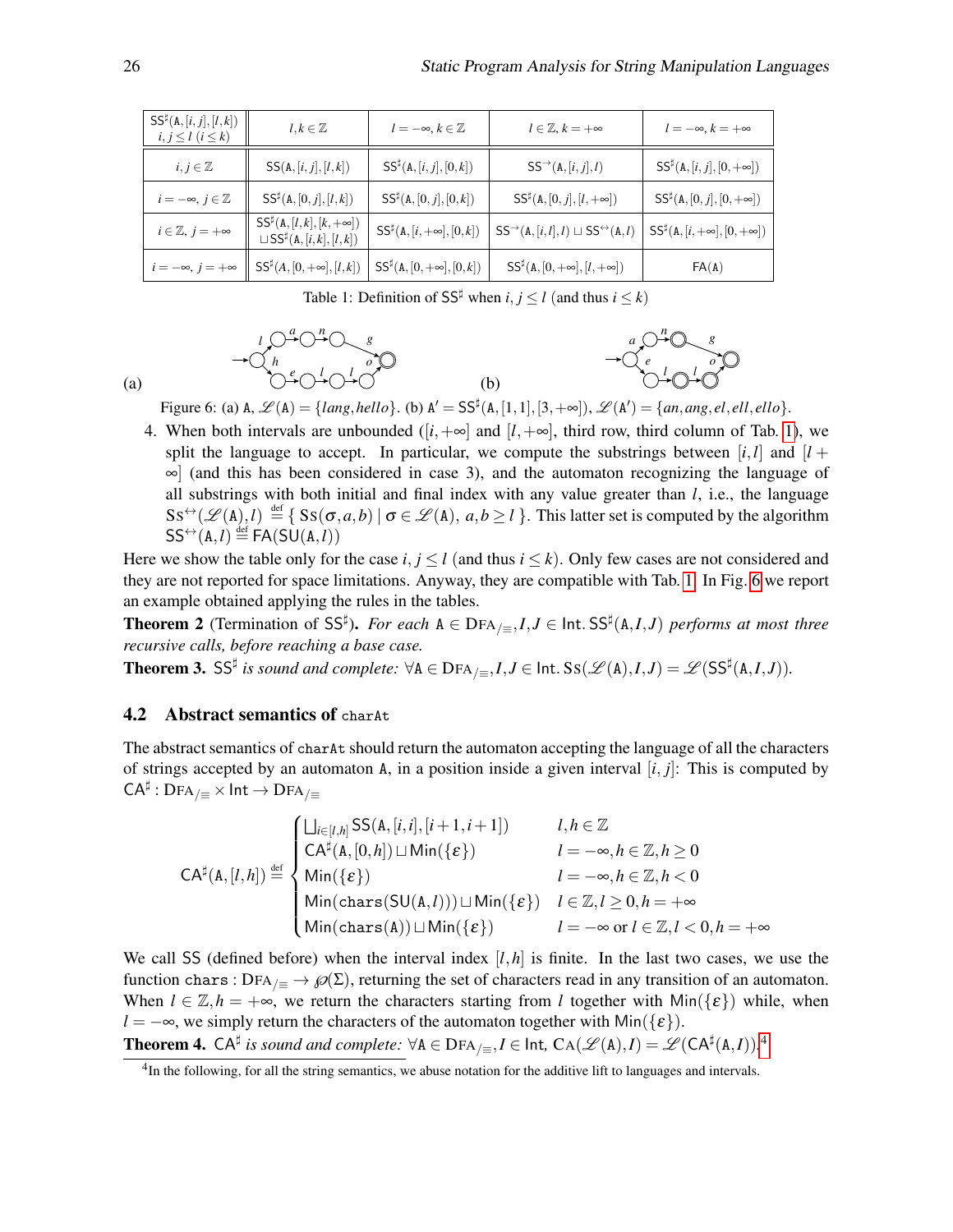<span id="page-8-1"></span><span id="page-8-0"></span>

Figure 8: (a)  $A$ ,  $\mathcal{L}(A) = \{ddd, abc, bc\}$ . (b)  $A'$ ,  $\mathcal{L}(A') = \{bcd, aaab\}$ 

#### 4.3 Abstract semantics of length

The abstract semantics of length should return the interval of all the possible string lengths in an automaton, i.e., it is LE $^\sharp$  : DFA $_{/\equiv}$   $\to$  Int computed by Alg. [1,](#page-9-0) where minPath, maxPath : DFA $_{/\equiv}\times Q\times Q\to \wp(Q)$ return the minimum and the maximum paths between two states of the input automaton, respectively. len :  $\wp(Q) \to \mathbb{N}$  returns the size of a path, and hasCycle : DFA<sub>/ $\equiv \to \{ \text{true}, \text{false} \}$  checks whether the</sub> automaton contains cycles.

The idea is to compute the minimum and the maximum path reaching each final state in the automaton (in Fig. [7a,](#page-8-0) we obtain 3 and 5). Then, we abstract the set of lengths obtained so far into intervals (in the example, [3,5]). Problems arise when the automaton contains cycles. In this case, we simply return the undefined interval starting from the minimum path, to a final state, to  $+\infty$ . For example, in the automaton in Fig. [7b,](#page-8-0) the length interval is  $[3, +\infty]$ .

**Theorem 5.** LE<sup> $\sharp$ </sup> is sound but not complete:  $\forall A \in \text{DFA}_{/\equiv}$  LE $(\mathscr{L}(A)) \subset \text{LE}^{\sharp}(A)$ .

#### 4.4 Abstract semantics of indexOf

The abstract semantics of index0f is  $IO^{\sharp}$  :  $DFA_{/\equiv} \times DFA_{/\equiv} \to Int$  and should return the interval of any possible positions of strings in a language inside strings of another language. Consider for instance the automaton A in Fig. [8a](#page-8-1) and suppose to call  $IO^{\sharp}(A, A')$  where  $A' = Min({bc})$ . The idea is that of building, for each state  $q$  in A, the automaton  $A_q$  which is A where all the states are final and the initial state is  $q$ . Hence, we check whether  $A_q \cap A'$  is non empty and we collect the size of the maximum path from  $q_0$  to  $q$ in A. If there exists at least one state from which any string accepted by A' cannot be read, we collect -1. In the example,  $A_{q_0}$  adds  $\{0\}$ ,  $A_{q_1}$  adds  $\{1\}$ , while all the other states add  $\{-1\}$ . Finally, we return the interval  $[\min\{-1,1,0\},\max\{-1,1,0\}] = [-1,1]$ . The full algorithm is reported in Alg. [2.](#page-9-1)

**Theorem 6.**  $IO^{\sharp}$  is sound but not complete:  $\forall A, A' \in$  DFA<sub>/ $\equiv$ </sub>.  $IO(\mathscr{L}(A), \mathscr{L}(A')) \subset IO^{\sharp}(A, A').$ 

As a counterexample to completeness, consider the automaton  $A'$  in Fig[.8b](#page-8-1) and the automaton  $A'' =$  $\text{Min}(\{b\})$ :  $\text{IO}^{\sharp}(\text{A}', \text{A}'') = [-1, 3] \not\subset \text{IO}(\mathscr{L}(\text{A}'), \mathscr{L}(\text{A}'')) = \{0, 3\}$ . The interval  $[-1, 3]$  contains also indexes where the string *b* is not recognized (e.g., 2), but it also contains the information  $(-1)$  meaning that there exists at least one accepted string without *b* as substring, which is not true.

#### 4.5 Abstract semantics of concatenation

The abstract semantics of string concatenation is  $CC^{\sharp}$  :  $DFA_{/\equiv} \times DFA_{/\equiv} \to DFA_{/\equiv}$  and returns the concatenation between two automata. Since regular languages are closed under concatenation, the property also holds on automata. In Fig. [9,](#page-9-2) we report an example of concatenation between two automata. Hence,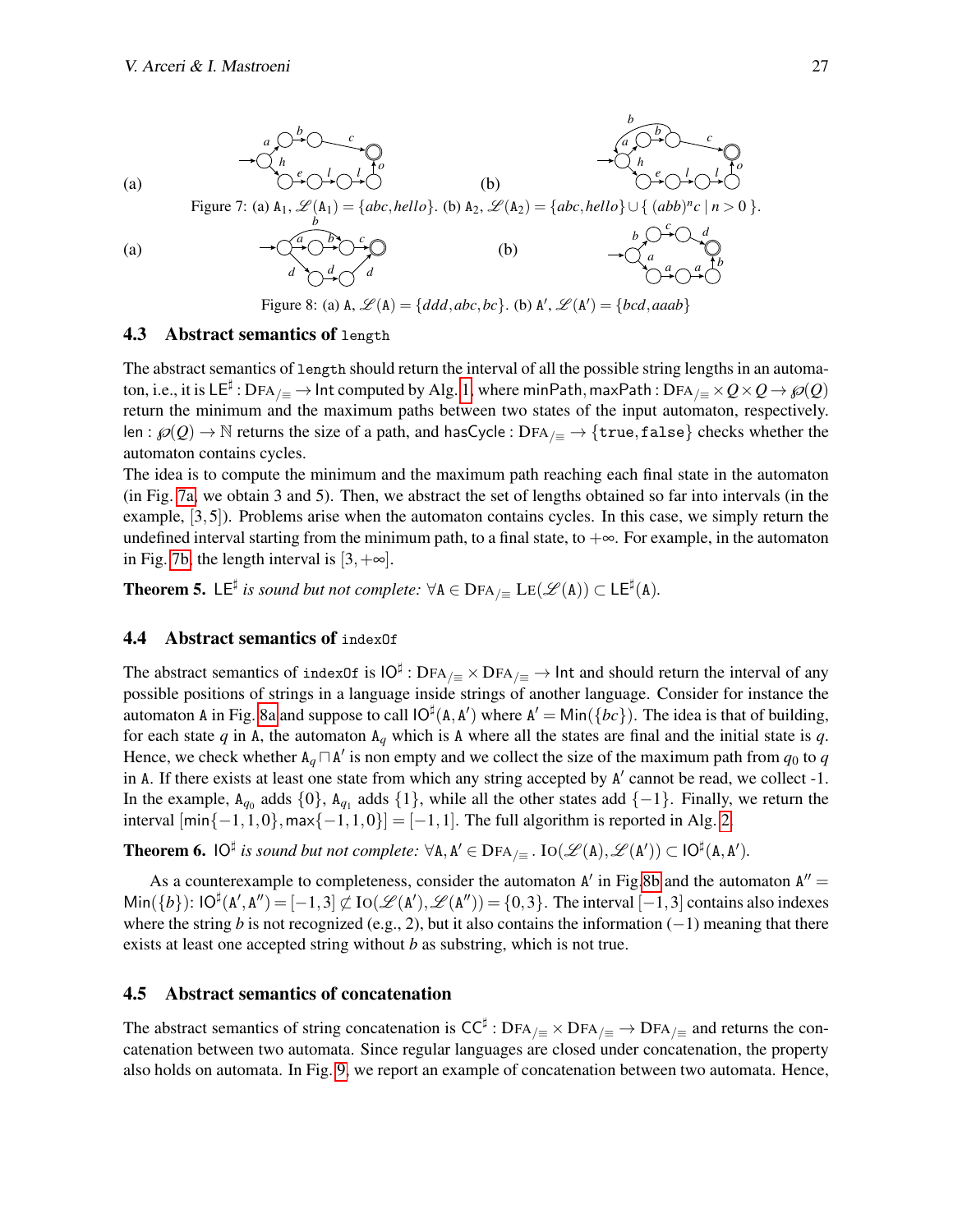|        | <b>Algorithm 1:</b> LE <sup><math>\sharp</math></sup> : DFA <sub>/<math>\equiv</math></sub> $\to$ lnt alg. |                                                                                       | <b>Algorithm 2:</b> $IO^{\sharp}$ : $DFA_{/\equiv} \times DFA_{/\equiv} \rightarrow Int$ alg. |  |  |
|--------|------------------------------------------------------------------------------------------------------------|---------------------------------------------------------------------------------------|-----------------------------------------------------------------------------------------------|--|--|
|        | <b>Input:</b> $A = (Q, \Sigma, \delta, q_0, F)$                                                            | <b>Input:</b> $A = (Q, \Sigma, \delta, q_0, F), A' = (Q', \Sigma, \delta', q'_0, F')$ |                                                                                               |  |  |
|        | <b>Output:</b> $LE\sharp(A)$                                                                               |                                                                                       | Output: $IO^{\sharp}(A, A')$                                                                  |  |  |
|        | 1 P len $\leftarrow$ 0; p len $\leftarrow \infty$                                                          |                                                                                       | 1 indexesOf $\leftarrow \varnothing$                                                          |  |  |
|        | 2 if has $Cycle(A)$ then                                                                                   |                                                                                       | 2 foreach $q \in Q$ do                                                                        |  |  |
| 3      | foreach $q_f \in F$ do                                                                                     | 3                                                                                     | $A_q \leftarrow (Q, \Sigma, \delta, q, Q);$                                                   |  |  |
| 4      | $\vert p \leftarrow minPath(A, q_0, q_f);$                                                                 | 4                                                                                     | <b>if</b> $A_q \sqcap_{\text{DFA}} A' \neq \varnothing$ then                                  |  |  |
| 5      | <b>if</b> $len(p) < p$ len <b>then</b>                                                                     | 5                                                                                     | $indexesOf \leftarrow$                                                                        |  |  |
|        | $p_{\cdot}$ len $\leftarrow$ len(p);                                                                       |                                                                                       | indexesOf $\cup$ {len(maxPath(A, $q_0, q$ ))};                                                |  |  |
| 6      | end                                                                                                        | 6                                                                                     | if $\exists p = \text{path}(q_0, q) \text{ s.t. } \text{hasCycle}(p)$ then                    |  |  |
| 7      | <b>return</b> $[p_{\text{min}}, +\infty]$ ;                                                                | 7                                                                                     | indexesOf $\leftarrow$ indexesOf $\cup$ {+ $\infty$ }                                         |  |  |
| 8 else |                                                                                                            | 8                                                                                     | end                                                                                           |  |  |
| 9      | foreach $q_f \in F$ do                                                                                     | 9                                                                                     | else                                                                                          |  |  |
| 10     | $p \leftarrow minPath(A, q_0, q_f);$                                                                       | 10                                                                                    | indexesOf $\leftarrow$ indexesOf $\cup$ {-1};                                                 |  |  |
| 11     | $P \leftarrow maxPath(A, q_0, q_f);$                                                                       | 11                                                                                    | end                                                                                           |  |  |
| 12     | <b>if</b> $len(p) < p$ len <b>then</b>                                                                     |                                                                                       | 12 end                                                                                        |  |  |
|        | $p \text{ len} \leftarrow \text{len}(p)$ ;                                                                 |                                                                                       | 13 if $ \mathscr{L}(A)  ==  \mathscr{L}(A')  == 1$ then                                       |  |  |
| 13     | if $len(P) > P_{len}$ then                                                                                 | 14                                                                                    | return [min(indexesOf), min(indexesOf)];                                                      |  |  |
|        | P len $\leftarrow$ len(P) :                                                                                | 15 else                                                                               |                                                                                               |  |  |
| 14     | end                                                                                                        | 16                                                                                    | <b>return</b> $ \text{min}(\text{indexesOf})$ , $\text{max}(\text{indexesOf}) $ ;             |  |  |
| 15     | <b>return</b> $[p_{\text{}}]$ en, P $_{\text{}}$ en ;                                                      |                                                                                       | 17 end                                                                                        |  |  |
| 16 end |                                                                                                            |                                                                                       |                                                                                               |  |  |
|        |                                                                                                            |                                                                                       |                                                                                               |  |  |
|        |                                                                                                            |                                                                                       |                                                                                               |  |  |

<span id="page-9-2"></span><span id="page-9-1"></span><span id="page-9-0"></span>

 $CC^{\sharp}$  exactly implements the standard concatenation operation between automata. Given the closure property on automata, the following result holds.

**Theorem 7.**  $CC^{\sharp}$  is sound and complete:  $\forall A, A' \in \text{DFA}_{/\equiv}$   $\mathsf{CC}(\mathscr{L}(A), \mathscr{L}(A')) = CC^{\sharp}(A, A').$ 

#### 4.6 Concerning abstract implicit type conversion

In this section, we discuss the abstraction of the implicit type conversion functions. For space limitations, we will focus only on the conversion of automata into other values, since the conversions concerning booleans, not-a-number and intervals are standard. Let  $\text{to}$ Bool $\sharp : \mathbb{V}^{\sharp} \to \mathbb{B}^{\sharp}$  be applied to  $A \in \text{DFA}_{\ell}$ : If  $A \cap \text{Min}(\{\varepsilon\}) = \emptyset$ , it returns  $\{\text{true}\},$  when  $A = \text{Min}(\{\varepsilon\})$  the function returns  $\{\text{false}\},$ otherwise the function returns  $\{true, false\}$ . Implicit type conversion to  $DFA_{\ell}$  is handled by the function toStr $^{\sharp}$  :  $\mathbb{V}^{\sharp}\to$  DFA $_{/\equiv}$ . As far as non numeric strings are concerned, toStr $^{\sharp}$  returns Min({NaN}). If the input is the boolean value true [false] it returns Min({true}) [Min({false})], otherwise it returns  $Min({true}) \sqcup Min({false})$ . Converting intervals to FA is more tricky. If  $l, h \in \mathbb{Z}$ , the conversion to automata is simply  $\bigsqcup_{i\in [l,h]}$  Min( $\{\mathscr{S}(i)\}\)$ . The interval-to-automaton conversion for  $[0,+\infty]$  and  $[-\infty,0]$ are respectively shown in Fig. [10a](#page-10-0) and Fig. [10b.](#page-10-0) Other unbounded intervals, [+*l*,+∞] and [−*l*,+∞]  $(l > 0)$ , are converted in toStr<sup>#</sup>([0,+∞]) \toStr<sup>#</sup>([0,*l*]) and toStr<sup>#</sup>([-*l*,0])  $\sqcup$  toStr<sup>#</sup>([0,+∞]), respectively. Conversions of intervals  $[-\infty, l]$  and  $[-\infty, -l]$   $(l > 0)$  are analogous, while, toStr<sup>#</sup>( $[-\infty, +\infty]$ ) =  $Min(\Sigma_{\mathbb{Z}})$ . Finally, tolnt<sup> $\sharp : \mathbb{V}^{\sharp} \to \text{Int} \cup \{ \text{NaN} \}$  handles conversion to intervals. Given an automaton A, if</sup>  $A \cap Min(\Sigma_{\mathbb{Z}}) = \emptyset$ , the automaton is precisely converted to NaN, otherwise, if  $A \sqsubseteq_{\text{DFA}} Min(\Sigma_{\mathbb{Z}})$  it means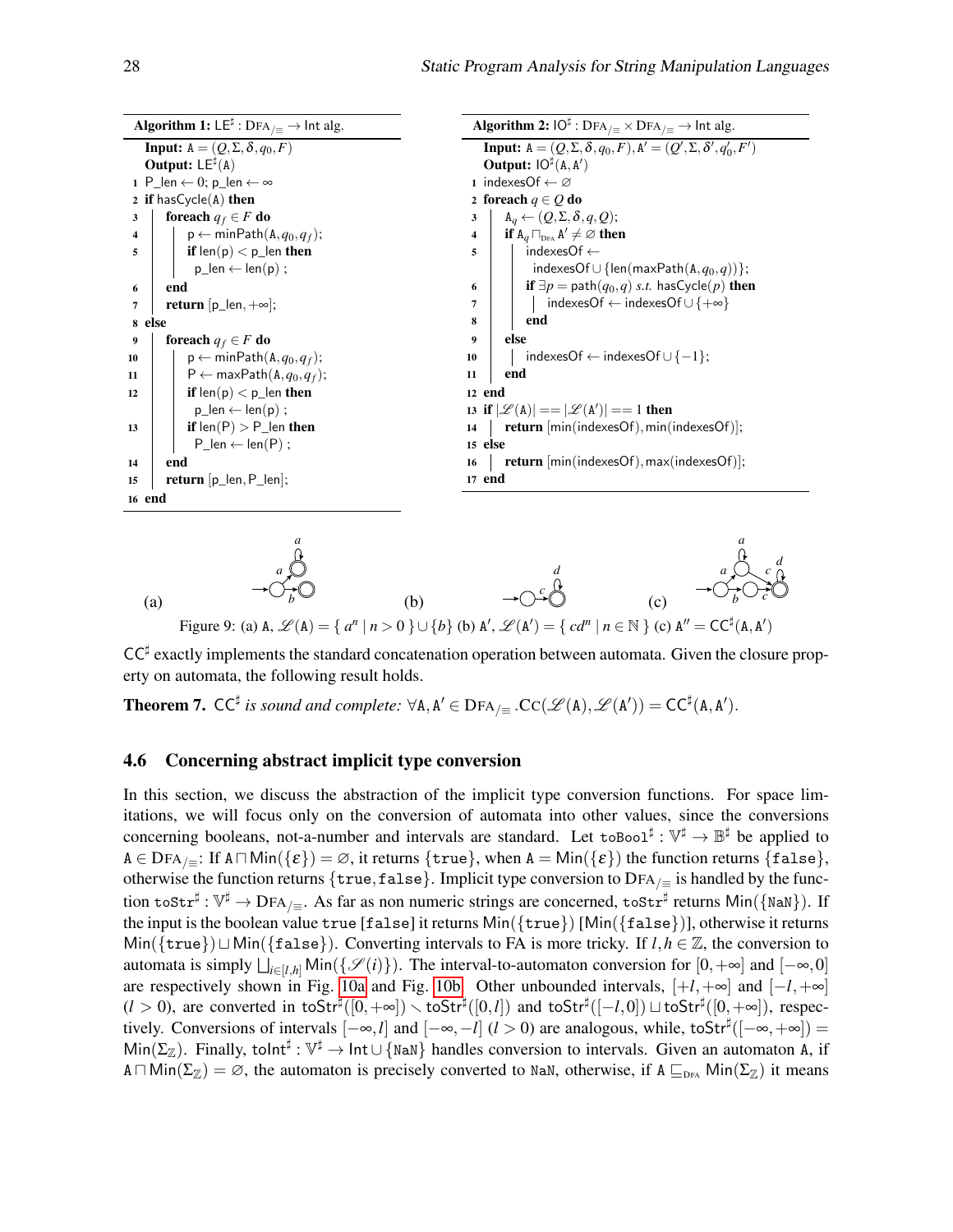<span id="page-10-2"></span>(a)

<span id="page-10-0"></span>

Figure [1](#page-1-0)1: A<sub>d</sub> abstract value of d before eval call of the program in Fig. 1

that  $\mathcal{L}(A)$  contains only numeric strings. In this case, if A accepts a finite number of strings, we convert each  $\sigma \in \mathcal{L}(\Lambda)$  to the corresponding number and return the interval from the minimum to the maximum number. In the other cases, we check whether A recognizes positive numeric strings (checking if the initial state reads only + or number symbols), negative numeric strings (checking if the initial state reads only – or 0 symbols) or both. In the first case, we return  $[0, +\infty]$ , in the second  $[-\infty, 0]$  and in the last [−∞,+∞].

The abstract interpreter for the abstract semantics so far defined has been tested by means of the implementation of an automata library<sup>[5](#page-10-1)</sup>. This library includes the implementation of all the algorithms concerning the finite state automata domain and provide well-known operations on automata such as suffix, right quotient, and abstract domain-related operations, such as  $\Box_{\text{DFA}}$ ,  $\Box_{\text{DFA}}$ , and a parametric widening for tuning precision and forcing convergence. The library is suitable and easily pluggable into existing static analyzers, such as [\[30,](#page-14-4) [32,](#page-14-5) [33,](#page-14-6) [37\]](#page-14-14). The bottleneck of our library is the determinization operation, having exponential complexity [\[29\]](#page-14-7) (we rely on determinization in the minimization algorithm, in order to preserve the automata arising during the abstract computations minimum and deterministic). It is worth noting that, as reported in Thm. [1,](#page-3-1)  $\mathcal{O}(\Sigma^*)$  (string concrete domain) and DFA<sub>/ $\equiv$ </sub> (abstract string domain) do not form a Galois connection but, nevertheless, this is not a concern. We have shown, for the core language we adopted, that the abstract semantics we have defined for string operations guarantee soundness hence, if the abstract interpreter starts from regular initial conditions (i.e., constraints expressible as finite state automata) it will always compute regular invariants. Indeed, it is sound to start from  $\top$ initial condition that, in our string abstract domain, is expressible by  $\text{Min}(\mathcal{P}(\Sigma^*))$ , which is regular.

Example: Obfuscated malware. Consider the fragment reported in Fig. [1](#page-1-0) in the introduction. By computing the abstract semantics of this code, we obtain that the abstract value of d, at the eval call, is the automaton  $A_d$  in Fig. [11.](#page-10-2) The cycles are caused by the widening application in the while computation. From this automaton we are able to retrieve some important and non-trivial information. For example, we are able to answer to the following question: *May* A*<sup>d</sup> contain a string corresponding to an assignment to an ActiveXObject?* We can simply answer by checking the predicate  $A_d \cap \text{Min}(\text{Id} \cdot \{new \text{ ActiveXObject}(\} \cdot \Sigma^* \cdot \{))\} \neq \emptyset$ , checking whether  $A_d$  recognizes strings that are concatenations of any identifier with the string *new ActiveXOb ject*, followed by any possible string. In the example, the predicate returns true. Another interesting information could be: *May* A*<sup>d</sup> contain* eval *string?* We can answer by checking whether  $A_d \Box \text{Min}(\{eval\}) \neq \emptyset$ , that is false and guarantees that no explicit call to eval can occur.

We observe that such analysis may lose precision during fix-point computations, causing the cycles in the automaton in Fig. [11,](#page-10-2) due to the widening application. Nevertheless, it is worth noting that this result is obtained without any precision improvement on fix-point computations, such as loop unrolling or widen-

<span id="page-10-1"></span><sup>5</sup>Available at <www.github.com/SPY-Lab/fsa> and the IMP static analyzer at <www.github.com/SPY-Lab/mu-js>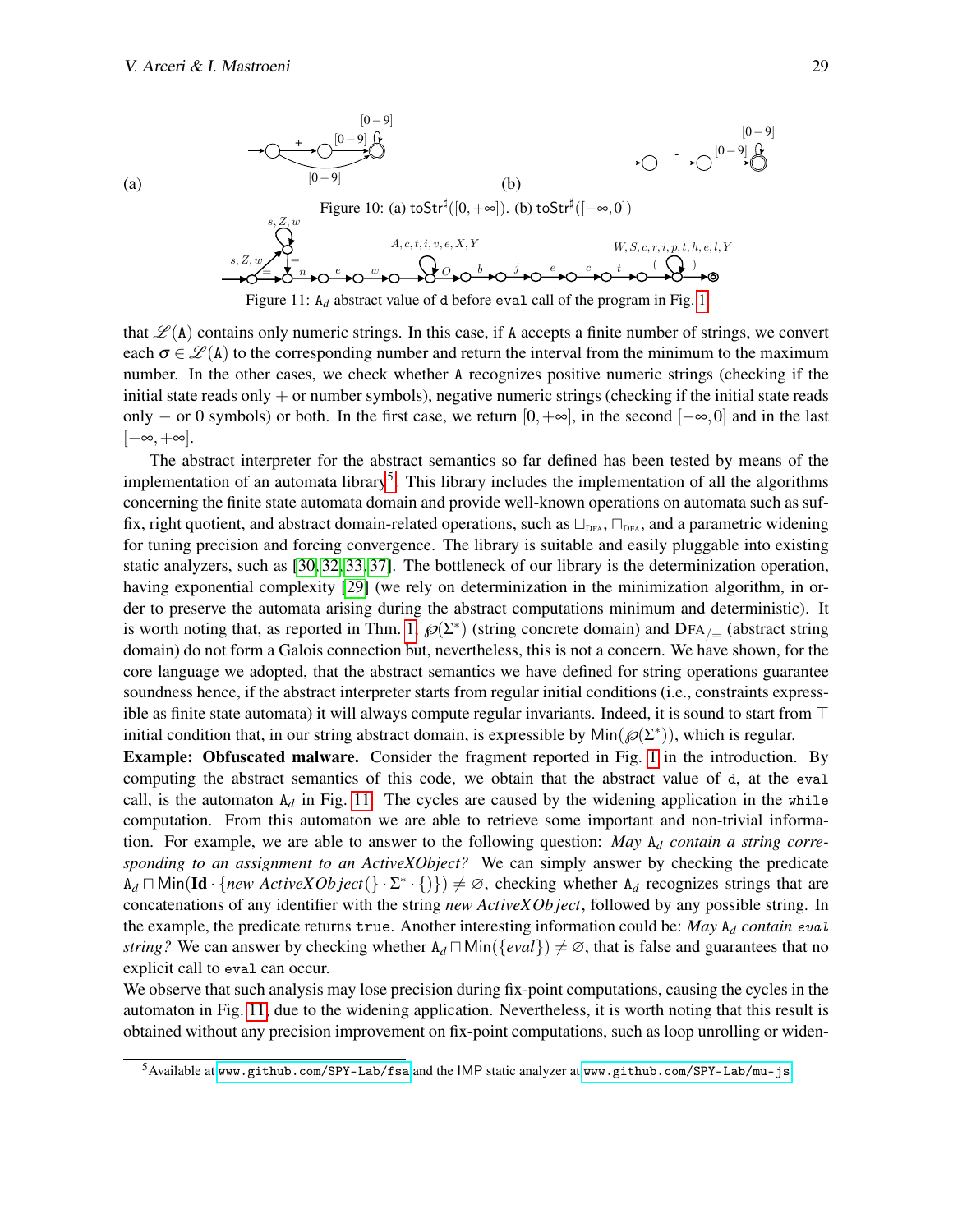ing with thresholds. We think these analyses will drastically decrease false positives of the proposed string analysis but we will address this topic in future work.

## <span id="page-11-0"></span>5 Discussion and related work

In this paper, we have proposed an abstract semantics for a toy imperative language IMP, augmented with string manipulation operations, expressive enough to handle dynamic typing and implicit type conversion. In our abstract semantics, we have combined the DFA domain with abstract domains for the other primitive types, necessary to deal with static analysis of programs with dynamic typing. The proposed framework allows us to formally prove soundness and to study precision of the abstract semantics of each string operation: Depending on the property of interest, one can tune the degree of precision, namely the completeness of any string operation.

Main related work. The issue of analyzing strings is a widely studied problem, and it has been tackled in the literature from different points of view. Before discussing the most related works, we can observe what makes our approach original w.r.t. all the existing ones: (1) We provide a modular abstract domain parametric on the the abstractions of the different primitive types, this allows us both to obtain a tunable semantics precision and to handle dynamic typing for operation having both integer and string parameters, e.g., substring; (2) Our focus is on the characterization of a formal abstract interpretation-based framework where it is possible to prove soundness and to analyze completeness of string operations, in order to understand where it is possible to tune precision versus efficiency.

The main feature we have in common with existing works is the use of DFA (regular expressions) for abstracting strings. In [\[43\]](#page-14-10), the authors propose symbolic string verifier for PHP based on finite state automata, represented by a particular form of binary decision diagrams, the MBDD. Even if it could be interesting to understand whether this representation of DFAs may be used also for improving our algorithms, their work only considers operations exclusively involving strings (not also integers such as substring) and therefore it provides a solution for different string manipulations. In [\[11\]](#page-13-3), the authors propose an abstract interpretation-based string analyzer approximating strings into a subset of regular languages, called *regular strings* and they define the abstract semantics for four string operations of interest together with a widening. This is the most related work, but our approach is strictly more general, since we do not introduce any restriction of regular languages and we abstract integers on intervals instead of on constants (meaning that our domain is strictly more precise). In [\[36\]](#page-14-9), the authors propose a scalable static analysis for jQuery that relies on a novel abstract domain of regular expressions. The abstract domain in [\[36\]](#page-14-9) contains the finite state automata domain but pursues a different task and does not provide semantics for string manipulations. Surely it may be interesting to integrate our library for string manipulation operators into SAFE. Finally, [\[35\]](#page-14-15) proposes a generalization of regular expression, formally illustrating a parametric abstract domain of regular expressions starting from a complete lattice of reference. However, this work does not tackle the problem of analyzing string manipulations, since it instantiates the parametric abstract domain in the network communication environment, analyzing the exchanged messages as regular expressions.

Finite state machines (transducer and automata) have found a critical application also in model checking both for enforcing string constraints and to model infinite transition systems [\[34\]](#page-14-16). For example, the authors of [\[1\]](#page-12-0) define a sound decision procedure for a regular language-based logic for verification of string properties. The authors of [\[9\]](#page-13-16) propose an automata abstraction in the context of regular model checking to tackle the well-known problem of state space explosion. Moreover, other formal systems, similar to DFA, have been proposed in the context of string analysis [\[2,](#page-12-1) [8,](#page-13-17) [28\]](#page-14-17). As future work, it can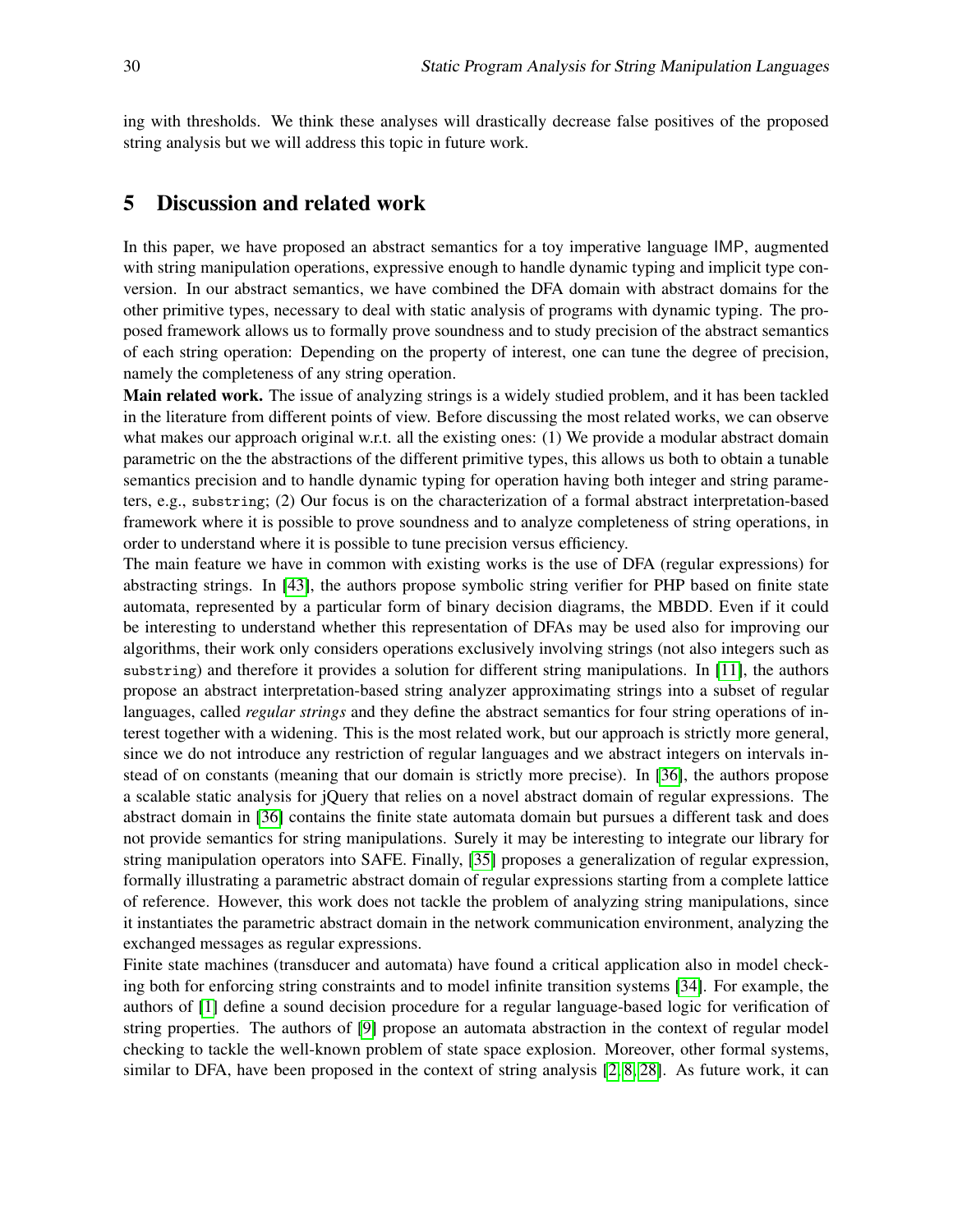be interesting to study the relation between standard DFA and the other existing formal models, such as logics or other forms of FA. An interesting recent work is reported in [\[12\]](#page-13-18), where the authors propose M-String, a parametric string abstract domain that extends the segmentation approach proposed in [\[18\]](#page-13-19) for C strings. M-String uses an abstract domain for the content of a string and an abstract domain for expression, inferring when a string index position corresponds to an expression of the considered abstract domain. As future work, it could be interesting studying how to involve the finite state automata abstract domain into M-String, as abstraction of the string content.

In the context of JavaScript, several static analyzers have been proposed, pushed by the wide range of applications and the security issues related to the language [\[30,](#page-14-4) [32,](#page-14-5) [33,](#page-14-6) [37\]](#page-14-14). TAJS [\[30\]](#page-14-4) is a static analyzer based on abstract interpretation for JavaScript. The authors focus on allocation site abstraction, plugging in the static analyzer the *recency abstraction* [\[5\]](#page-13-20), decreasing the number of false positives when objects are accessed. Upon TAJS, the authors have defined a sound way to statically analyze a large range of non-trivial eval patterns [\[31\]](#page-14-18). In [\[37\]](#page-14-14), the authors define the Loop-Sensitive Analysis (LSA) that distinguishes loop iterations using *loop strings*, in the same way *call strings* distinguish function calls from different call sites in *k*-CFA [\[40\]](#page-14-19). The authors have implemented LSA into SAFE [\[33\]](#page-14-6), a JavaScript web applications static analyzer. As future work, it may be interesting to combine LSA with our abstract semantics for decreasing the false positives introduced by the widening during fix-point computations. Finally, in [\[3\]](#page-13-21), the authors extend SAFE defining a formal framework to combine multiple existing string abstract domains for the analysis of JavaScript programs, showing that combinations of simple abstract domains out-perform the precision of the existing state-of-art static analyzers, comparing their approach with SAFE, TAJS and JSAI.

Future ideas. In this paper we have proposed string static program analysis for a set of relevant string manipulation operations, whose semantics is inspired by the JavaScript behaviors. We are currently working on extending our framework in order to fully cover the JavaScript String built-in global object, formally defining the remaining methods contained in it. Afterwards, the first goal is to integrate our abstract semantics into a static analyzer for JavaScript, that uses finite state automata to approximate strings. In order to decrease the number of false positives in our string approximation in presence of loops, several techniques will be involved, such as loop unrolling and LSA [\[37\]](#page-14-14). The domain described in this paper has been equipped only with a widening, to enforce termination in fix-point computations, that may lead to a big loss of precision. A narrowing will be studied and introduced in our static analyzer in order to retrieve some precision lost when widening is applied.

We conclude by observing that we are strongly confident that an important future application of our semantics may be the string-to-code primitives analysis. Consider, for instance, in JavaScript programs, the eval function, transforming strings into code. As already observed, our semantics is sound and precise enough for answering to some non-trivial property of interest. Hence, we think this semantics for strings can be a good starting point for a sound and *precise enough* analysis of eval, for example in JavaScript, which is still an open problem in static analysis.

## References

- <span id="page-12-0"></span>[1] P. Abdulla, M. Atig, Y. Chen, L. Holík, A. Rezine, P. Rümmer & J. Stenman (2014): *String Constraints for Verification*. In: CAV'14, doi[:10.1007/978-3-319-08867-9\\_10.](http://dx.doi.org/10.1007/978-3-319-08867-9_10)
- <span id="page-12-1"></span>[2] R. Alur & P. Madhusudan (2004): *Visibly pushdown languages*. In: STOC'04, doi[:10.1145/1007352.1007390.](http://dx.doi.org/10.1145/1007352.1007390)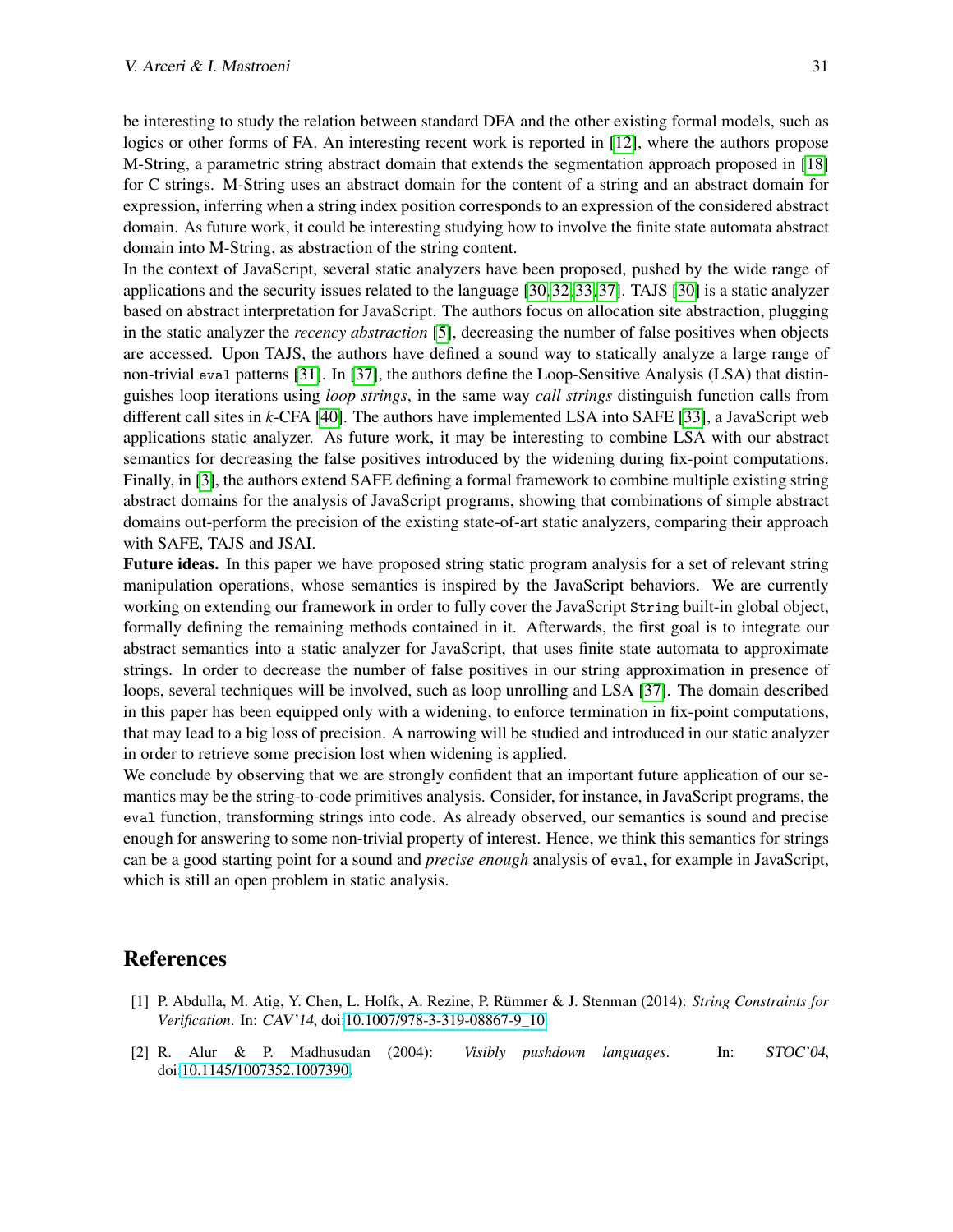- <span id="page-13-21"></span>[3] R. Amadini, A. Jordan, G. Gange, F. Gauthier, P. Schachte, H. Søndergaard, P. J. Stuckey & C. Zhang (2017): *Combining String Abstract Domains for JavaScript Analysis: An Evaluation*. In: TACAS'17, doi[:10.1007/978-3-662-54577-5\\_3.](http://dx.doi.org/10.1007/978-3-662-54577-5_3)
- <span id="page-13-2"></span>[4] V. Arceri & S. Maffeis (2017): *Abstract Domains for Type Juggling*. ENTCS 331, doi[:10.1016/j.entcs.2017.02.003.](http://dx.doi.org/10.1016/j.entcs.2017.02.003)
- <span id="page-13-20"></span>[5] G. Balakrishnan & T. Reps (2006): *Recency-Abstraction for Heap-Allocated Storage*. In: SAS'06, doi[:10.1007/11823230\\_15.](http://dx.doi.org/10.1007/11823230_15)
- <span id="page-13-8"></span>[6] C. Bartzis & T. Bultan (2004): *Widening Arithmetic Automata*. In: CAV'04, doi[:10.1007/978-3-540-27813-](http://dx.doi.org/10.1007/978-3-540-27813-9_25) [9\\_25.](http://dx.doi.org/10.1007/978-3-540-27813-9_25)
- <span id="page-13-15"></span>[7] H. Bordihn, M. Holzer & M. Kutrib (2009): *Determination of finite automata accepting subregular languages*. Theor. Comput. Sci. 410(35), doi[:10.1016/j.tcs.2009.05.019.](http://dx.doi.org/10.1016/j.tcs.2009.05.019)
- <span id="page-13-17"></span>[8] A. Bouajjani, P. Habermehl, L. Holík, T. Touili & T. Vojnar (2008): *Antichain-Based Universality and Inclusion Testing over Nondeterministic Finite Tree Automata*. In: CIAA'08, doi[:10.1007/978-3-540-70844-5\\_7.](http://dx.doi.org/10.1007/978-3-540-70844-5_7)
- <span id="page-13-16"></span>[9] A. Bouajjani, P. Habermehl & T. Vojnar (2004): *Abstract Regular Model Checking*. In: CAV'04, doi[:10.1007/978-3-540-27813-9\\_29.](http://dx.doi.org/10.1007/978-3-540-27813-9_29)
- <span id="page-13-12"></span>[10] C. Câmpeanu, A. Paun & S. Yu (2002): *An Efficient Algorithm for Constructing Minimal Cover Automata for Finite Languages*. Int. J. Found. Comput. Sci. 13(1), doi[:10.1142/S0129054102000960.](http://dx.doi.org/10.1142/S0129054102000960)
- <span id="page-13-3"></span>[11] T. Choi, O. Lee, H. Kim & K. Doh (2006): *A Practical String Analyzer by the Widening Approach*. In: APLAS'06, doi[:10.1007/11924661\\_23.](http://dx.doi.org/10.1007/11924661_23)
- <span id="page-13-18"></span>[12] Agostino Cortesi & Martina Olliaro (2018): *M-String Segmentation: A Refined Abstract Domain for String Analysis in C Programs*. In: TASE'18, pp. 1–8, doi[:10.1109/TASE.2018.00009.](http://dx.doi.org/10.1109/TASE.2018.00009)
- <span id="page-13-6"></span>[13] G. Costantini, P. Ferrara & A. Cortesi (2015): *A suite of abstract domains for static analysis of string values*. Softw., Pract. Exper. 45(2), doi[:10.1002/spe.2218.](http://dx.doi.org/10.1002/spe.2218)
- <span id="page-13-10"></span>[14] P. Cousot (1997): *Types as Abstract Interpretations*. In: POPL'97, doi[:10.1145/263699.263744.](http://dx.doi.org/10.1145/263699.263744)
- <span id="page-13-0"></span>[15] P. Cousot & R. Cousot (1977): *Abstract Interpretation: A Unified Lattice Model for Static Analysis of Programs by Construction or Approximation of Fixpoints*. In: POPL'77, doi[:10.1145/512950.512973.](http://dx.doi.org/10.1145/512950.512973)
- <span id="page-13-4"></span>[16] P. Cousot & R. Cousot (1992): *Abstract Interpretation Frameworks*. J. Log. Comput. 2(4), doi[:10.1093/logcom/2.4.511.](http://dx.doi.org/10.1093/logcom/2.4.511)
- <span id="page-13-7"></span>[17] P. Cousot & R. Cousot (1992): *Comparing the Galois Connection and Widening/Narrowing Approaches to Abstract Interpretation*. In: PLILP'92, doi[:10.1007/3-540-55844-6\\_142.](http://dx.doi.org/10.1007/3-540-55844-6_142)
- <span id="page-13-19"></span>[18] P. Cousot, R. Cousot & F. Logozzo (2011): *A parametric segmentation functor for fully automatic and scalable array content analysis*. In: POPL'11, pp. 105–118, doi[:10.1145/1926385.1926399.](http://dx.doi.org/10.1145/1926385.1926399)
- <span id="page-13-5"></span>[19] P. Cousot & N. Halbwachs (1978): *Automatic Discovery of Linear Restraints Among Variables of a Program*. In: POPL'78, doi[:10.1145/512760.512770.](http://dx.doi.org/10.1145/512760.512770)
- <span id="page-13-1"></span>[20] M. D. Davis, R. Sigal & E. J. Weyuker (1994): *Computability, Complexity, and Languages: Fund. of Theor. CS*. Academic Press Professional, Inc., doi[:10.2307/2275691.](http://dx.doi.org/10.2307/2275691)
- <span id="page-13-11"></span>[21] M. Domaratzki, J. Shallit & S. Yu (2001): *Minimal Covers of Formal Languages*. In: DLT'01, doi[:10.1007/3-](http://dx.doi.org/10.1007/3-540-46011-X_28) [540-46011-X\\_28.](http://dx.doi.org/10.1007/3-540-46011-X_28)
- <span id="page-13-9"></span>[22] V. D'Silva (2006): *Widening for Automata*. Diploma Thesis, Institut Fur Informatick, UZH.
- <span id="page-13-14"></span>[23] A. Fromherz, A. Ouadjaout & A. Miné (2018): *Static Value Analysis of Python Programs by Abstract Interpretation*. In: NFM'18, doi[:10.1007/978-3-319-77935-5\\_14.](http://dx.doi.org/10.1007/978-3-319-77935-5_14)
- <span id="page-13-13"></span>[24] R. Giacobazzi & I. Mastroeni (2016): *Making abstract models complete*. MSCS 26(4), doi[:10.1017/S0960129514000358.](http://dx.doi.org/10.1017/S0960129514000358)
- [25] R. Giacobazzi & E. Quintarelli (2001): *Incompleteness, counterexamples and refinements in abstract modelchecking*. In: SAS'01, doi[:10.1007/3-540-47764-0\\_20.](http://dx.doi.org/10.1007/3-540-47764-0_20)